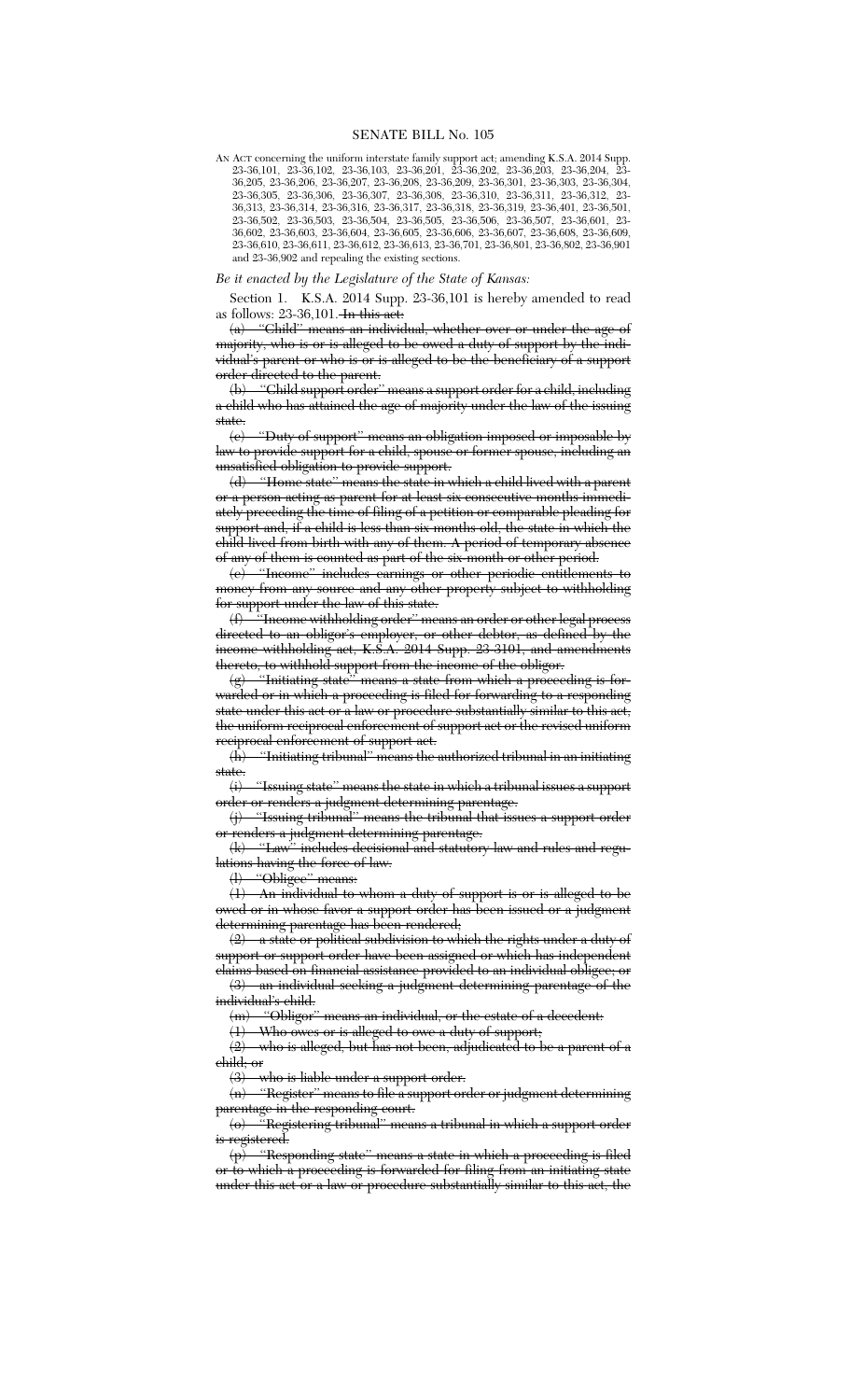uniform reciprocal enforcement of support act, or the revised uniform reciprocal enforcement of support act.

 $\langle \overline{q} \rangle$  "Responding tribunal" means the authorized tribunal in a responding state.<br>
(r) "Spousal support order"

means a support order for a spouse former spouse of the obligor.

(s) ''State'' means a state of the United States, the District of Colum-Puerto Rico, the United States Virgin Islands, or any territor insular possession subject to the jurisdiction of the United States. term includes:

(1) An Indian tribe; and

(2) a foreign jurisdiction that has enacted a law or established procedures for issuance and enforcement of support orders which are substantially similar to the procedures under this act, the uniform reciprocal enforcement of support act or the revised uniform reciprocal enforcement of support act

(t) ''Support enforcement agency'' means a public official or agency authorized to seek:

(1) Enforcement of support orders or laws relating to the duty of support;

(2) establishment or modification of child support;

 $(3)$  determination of parentage; or<br> $(4)$  to locate obligors or their asset

to locate obligors or their assets.

(u) ''Support order'' means a judgment, decree or order, whether temporary, final or subject to modification, for the benefit of a child, a spouse or a former spouse, which provides for monetary support, health care, arrearages or reimbursement, and may include related costs and fees, interest, income withholding, attorney fees and other relief.

(v) ''Tribunal'' means a court, administrative agency or quasi-judicial entity authorized to establish, enforce or modify support orders or to determine parentage. *This act may be cited as the uniform interstate family support act.*

Sec. 2. K.S.A. 2014 Supp. 23-36,102 is hereby amended to read as follows: 23-36,102. The courts are the tribunals of this state. *In this act:*

*(a) ''Child'' means an individual, whether over or under the age of majority, who is or is alleged to be owed a duty of support by the individual's parent or who is or is alleged to be the beneficiary of a support order directed to the parent.*

*(b) ''Child support order'' means a support order for a child, including a child who has attained the age of majority under the law of the issuing state or foreign country.*

*(c) ''Convention'' means the convention on the international recovery of child support and other forms of family maintenance, concluded at The Hague on November 23, 2007.*

*(d) ''Duty of support'' means an obligation imposed or imposable by law to provide support for a child, spouse or former spouse, including an unsatisfied obligation to provide support.*

*(e) ''Foreign country'' means a country, including a political subdivision thereof, other than the United States, that authorizes the issuance of support orders and:*

*(1) Which has been declared under the law of the United States to be a foreign reciprocating country;*

*(2) which has established a reciprocal arrangement for child support with this state as provided in K.S.A. 2014 Supp. 23-36,308, and amendments thereto;*

*(3) which has enacted a law or established procedures for the issuance and enforcement of support orders which are substantially similar to the procedures under this act; or*

*(4) in which the convention is in force with respect to the United States.*

*(f) ''Foreign support order'' means a support order of a foreign tribunal.*

*(g) ''Foreign tribunal'' means a court, administrative agency, or quasi-judicial entity of a foreign country which is authorized to establish, enforce, or modify support orders or to determine parentage of a child. The term includes a competent authority under the convention.*

*(h) ''Home state'' means the state or foreign country in which a child*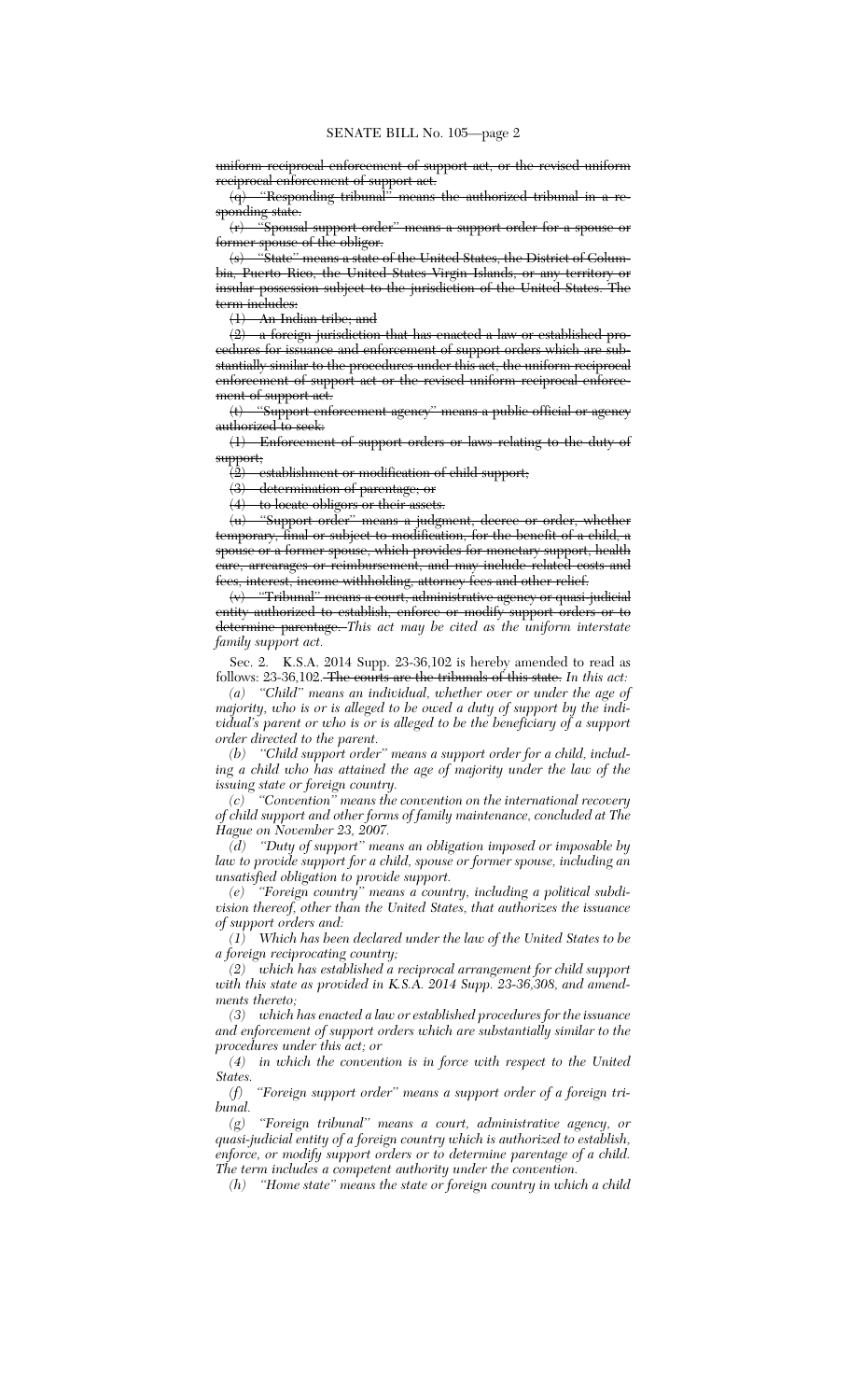*lived with a parent or a person acting as parent for at least six consecutive months immediately preceding the time of filing of a petition or comparable pleading for support and, if a child is less than six months old, the state or foreign country in which the child lived from birth with any of them. A period of temporary absence of any of them is counted as part of the six-month or other period.*

*(i) ''Income'' includes earnings or other periodic entitlements to money from any source and any other property subject to withholding for support under the law of this state.*

*(j) ''Income withholding order'' means an order or other legal process directed to an obligor's employer, or other debtor, as defined by the income withholding act, K.S.A. 2014 Supp. 23-3101, and amendments thereto, to withhold support from the income of the obligor.*

"Initiating tribunal" means the tribunal of a state or foreign coun*try from which a petition or comparable pleading is forwarded or in which a petition or comparable pleading is filed for forwarding to another state or foreign country.*

*(l) ''Issuing foreign country'' means the foreign country in which a tribunal issues a support order or a judgment determining parentage of a child.*

*(m) ''Issuing state'' means the state in which a tribunal issues a support order or a judgment determining parentage of a child.*

*(n) ''Issuing tribunal'' means the tribunal of a state or foreign country that issues a support order or a judgment determining parentage of a*

*child.* "Law" includes decisional and statutory law and rules and regu*lations having the force of law.*

*(p) ''Obligee'' means:*

*(1) An individual to whom a duty of support is or is alleged to be owed or in whose favor a support order or a judgment determining parentage of a child has been issued;*

*(2) a foreign country, state or political subdivision of a state to which the rights under a duty of support or support order have been assigned or which has independent claims based on financial assistance provided to an individual obligee in place of child support;*

*(3) an individual seeking a judgment determining parentage of the individual's child; or*

*(4) a person that is a creditor in a proceeding under part 7 of this*  $\begin{array}{c} act. \\ (q) \end{array}$ 

"Obligor" means an individual, or the estate of a decedent that:

*(1) Owes or is alleged to owe a duty of support; (2) is alleged, but has not been, adjudicated to be a parent of a child;*

*(3) is liable under a support order; or*

*(4) is a debtor in a proceeding under part 7 of this act.*

*(r) ''Outside this state'' means a location in another state or a country other than the United States, whether or not the country is a foreign country.*

*(s) ''Person'' means an individual, corporation, business trust, estate, trust, partnership, limited liability company, association, joint venture, public corporation, government or governmental subdivision, agency, or instrumentality, or any other legal or commercial entity.*

*(t) ''Record'' means information that is inscribed on a tangible medium or that is stored in an electronic or other medium and is retrievable in perceivable form.*

*(u) ''Register'' means to file in a tribunal of this state a support order or judgment determining parentage of a child issued in another state or a foreign country.*

*(v) ''Registering tribunal'' means a tribunal in which a support order or judgment determining parentage of a child is registered.*

*(w) ''Responding state'' means a state in which a petition or comparable pleading for support or to determine parentage of a child is filed or to which a petition or comparable pleading is forwarded for filing from another state or a foreign country.*

*(x) ''Responding tribunal'' means the authorized tribunal in a responding state or foreign country.*

*(y) ''Spousal support order'' means a support order for a spouse or former spouse of the obligor.*

*(z) ''State'' means a state of the United States, the District of Colum-*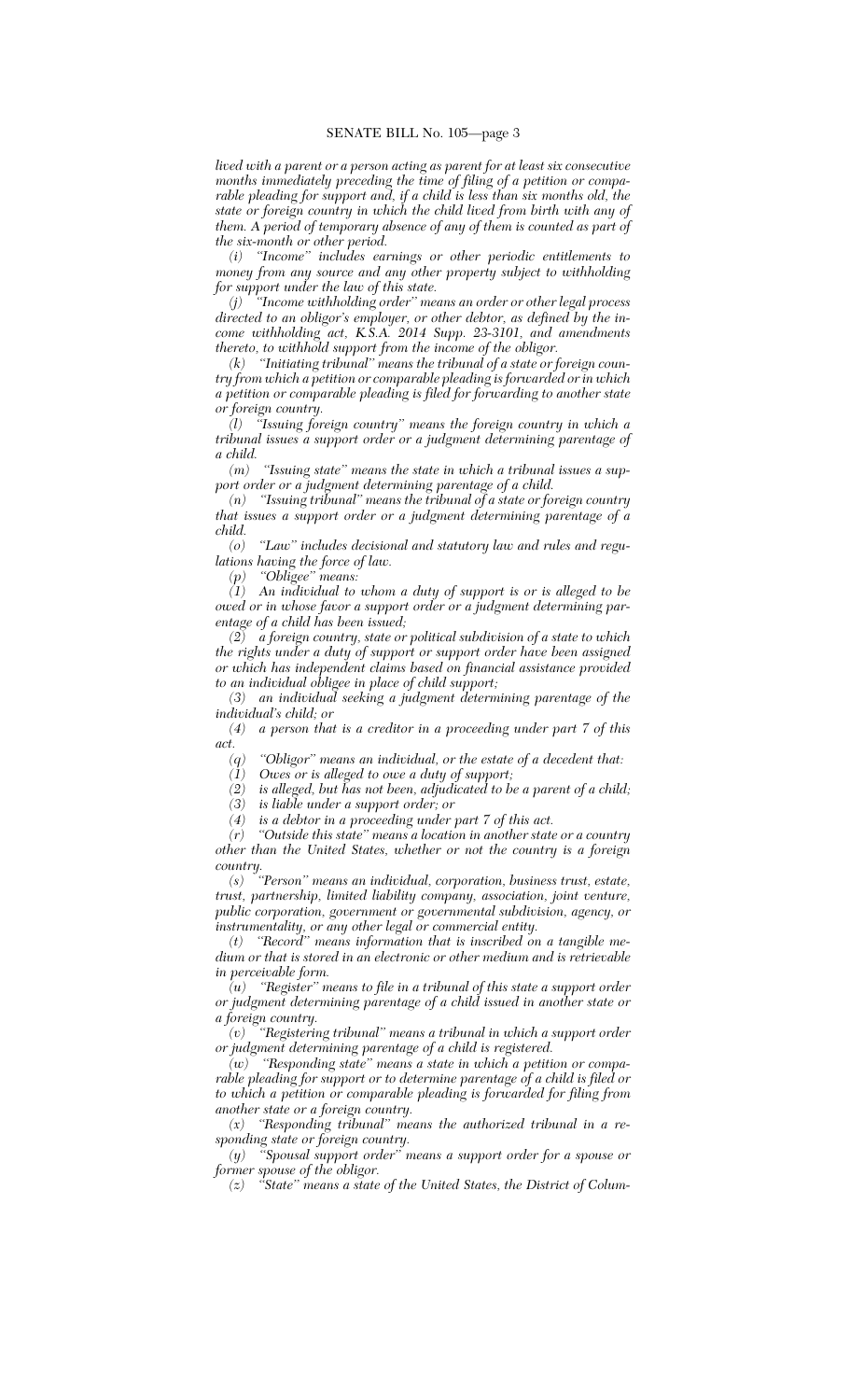*bia, Puerto Rico, the United States Virgin Islands, or any territory or insular possession under the jurisdiction of the United States. The term includes an Indian nation or tribe.*

*(aa) ''Support enforcement agency'' means a public official, governmental entity or private agency authorized to:*

*(1) Seek enforcement of support orders or laws relating to the duty of support;*

*(2) seek establishment or modification of child support;*

*(3) request determination of parentage of a child;*

*(4) attempt to locate obligors or their assets; or*

*(5) request determination of the controlling child support order.*

*(bb) ''Support order'' means a judgment, decree, order, decision or directive, whether temporary, final or subject to modification, issued in a state or foreign country for the benefit of a child, a spouse or a former spouse, which provides for monetary support, health care, arrearages, retroactive support or reimbursement for financial assistance provided to an individual obligee in place of child support. The term may include related costs and fees, interest, income withholding, automatic adjustment, reasonable attorney fees and other relief.*

*(cc) ''Tribunal'' means a court, administrative agency or quasi-judicial entity authorized to establish, enforce or modify support orders or to determine parentage of a child.*

Sec. 3. K.S.A. 2014 Supp. 23-36,103 is hereby amended to read as follows: 23-36,103. Remedies provided by this act are cumulative and do not affect the availability of remedies under other law. *(a) The courts are the tribunals of this state.*

*(b) The department for children and families is the support enforcement agency of this state.*

New Sec. 4. (a) Remedies provided by this act are cumulative and do not affect the availability of remedies under other law or the recognition of a foreign support order on the basis of comity.

This act does not:

(1) Provide the exclusive method of establishing or enforcing a support order under the law of this state; or

(2) grant a tribunal of this state jurisdiction to render judgment or issue an order relating to child custody, parenting time or visitation pursuant to K.S.A. 2014 Supp. 23-3201 et seq., and amendments thereto, in a proceeding under this act.

New Sec. 5. (a) A tribunal of this state shall apply parts 1 through 6 of this act and, as applicable, part 7 of this act, to a support proceeding involving:

(1) A foreign support order;

(2) a foreign tribunal; or  $(3)$  an obligee, obligor, o

an obligee, obligor, or child residing in a foreign country.

(b) A tribunal of this state that is requested to recognize and enforce a support order on the basis of comity may apply the procedural and substantive provisions of parts 1 through 6 of this act.

(c) Part 7 of this act applies only to a support proceeding under the convention. In such a proceeding, if a provision of part 7 of this act is inconsistent with parts 1 through 6 of this act, part 7 of this act controls.

Sec. 6. K.S.A. 2014 Supp. 23-36,201 is hereby amended to read as follows: 23-36,201. *(a)* In a proceeding to establish, *or* enforce or modify a support order or to determine parentage *of a child*, a tribunal of this state may exercise personal jurisdiction over a nonresident individual or the individual's guardian or conservator if:<br> $\frac{(\mathbf{a})}{(1)}$  The individual is personally serve

The individual is personally served with notice within this state;

 $\overline{(b)}$  *(2)* the individual submits to the jurisdiction of this state by consent *in a record*, by entering a general appearance, or by filing a responsive document having the effect of waiving any contest to personal jurisdiction;<br> $\frac{\left( e\right) -\left( 3\right) }{\left( 3\right) }$ 

 $\left(\frac{+}{+}\right)$  the individual resided with the child in this state;<br> $\left(\frac{+}{+}\right)$  the individual resided in this state and provided

the individual resided in this state and provided prenatal expenses or support for the child;

 $\overline{(e)}(5)$  the child resides in this state as a result of the acts or directives of the individual;

 $(f)(6)$  the individual engaged in sexual intercourse in this state and the child may have been conceived by that act of intercourse;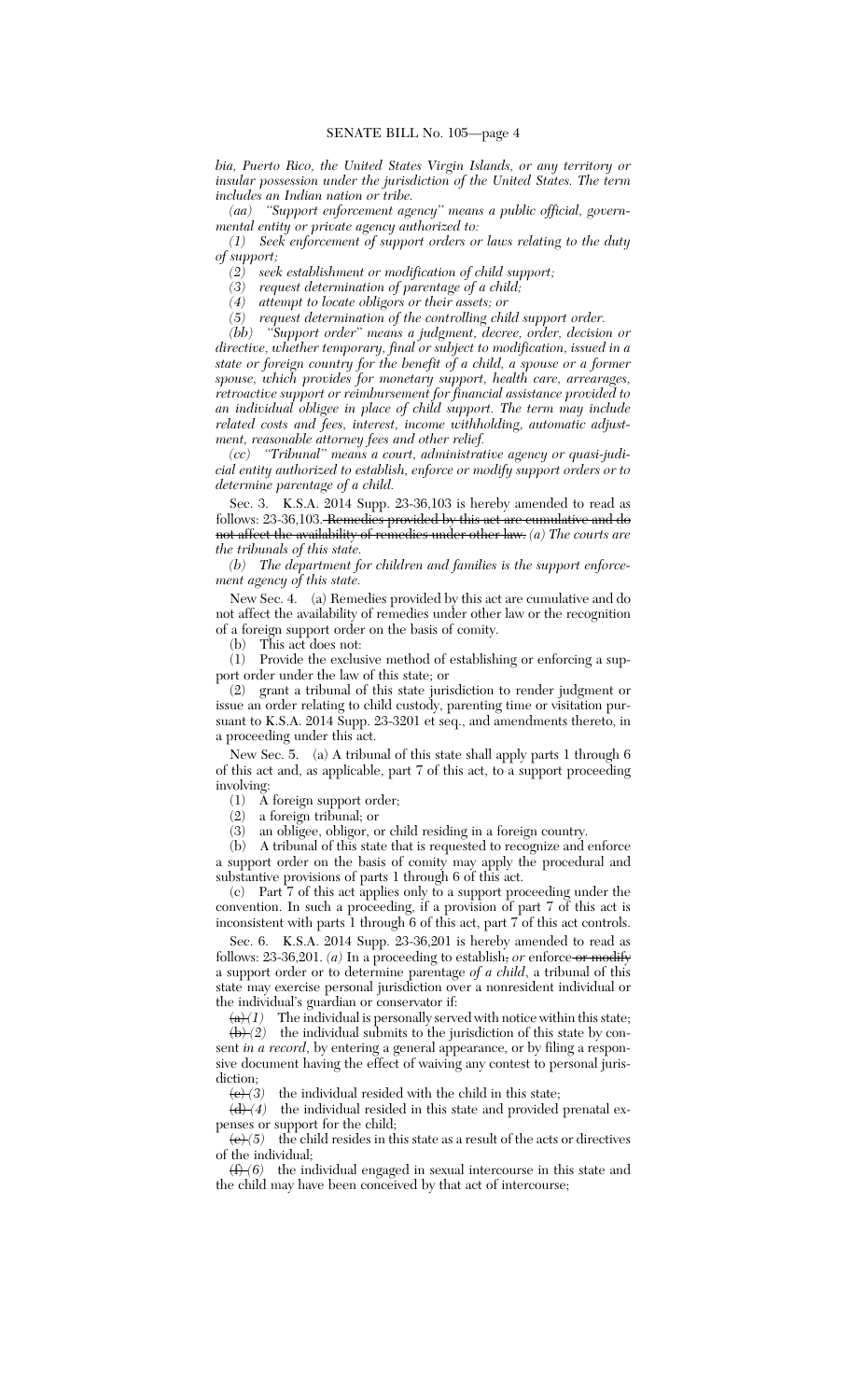$\frac{f(x)}{g}$  *(7)* the individual asserted parentage *of a child* in the putative father registry maintained in this state by the secretary of the Kansas department for children and families; or

 $\overline{h}(k)$  there is any other basis consistent with the constitutions of this state and the United States for the exercise of personal jurisdiction.

*(b) The bases of personal jurisdiction set forth in subsection (a) or in any other law of this state may not be used to acquire personal jurisdiction for a tribunal of this state to modify a child support order of another state unless the requirements of K.S.A. 2014 Supp. 23-36,611, and amendments thereto, are met, or, in the case of a foreign support order, unless the requirements of section 55, and amendments thereto, are met.*

Sec. 7. K.S.A. 2014 Supp. 23-36,202 is hereby amended to read as follows: 23-36,202. <del>A tribunal of this state exercising personal jurisdiction</del> over a nonresident under K.S.A. 2014 Supp. 23-36,201, and amendments thereto, may apply K.S.A. 2014 Supp. 23-36,316, and amendments thereto (special rules of evidence and procedure), to receive evidence from another state, and K.S.A. 2014 Supp. 23-36,318, and amendments thereto (assistance with discovery), to obtain discovery through a tribunal of another state. In all other respects, K.S.A. 2014 Supp. 23-36,103, 23- 36,201 through 23-36,209, 23-36,301 through 23-36,319, 23-36,401, 23- 36,501, 23-36,502, 23-36,601 through 23-36,612 and 23-36,701, and amendments thereto, do not apply and the tribunal shall apply the procedural and substantive law of this state, including the rules on choice of law other than those established by this act. *Personal jurisdiction acquired by a tribunal of this state in a proceeding under this act or other law of this state relating to a support order continues as long as a tribunal of this state has continuing, exclusive jurisdiction to modify its order or continuing jurisdiction to enforce its order as provided by K.S.A. 2014 Supp. 23-36,205, 23-36,206 and section 16, and amendments thereto.*

Sec. 8. K.S.A. 2014 Supp. 23-36,203 is hereby amended to read as follows: 23-36,203. Under this act, a tribunal of this state may serve as an initiating tribunal to forward proceedings to *a tribunal of* another state and as a responding tribunal for proceedings initiated in another state *or a foreign country*.

Sec. 9. K.S.A. 2014 Supp. 23-36,204 is hereby amended to read as follows: 23-36,204. (a) A tribunal of this state may exercise jurisdiction to establish a support order if the petition or comparable pleading is filed after a petition or comparable pleading is filed in another state *or foreign country* only if:

(1) The petition or comparable pleading in this state is filed before the expiration of the time allowed in the other state *or the foreign country* for filing a responsive pleading challenging the exercise of jurisdiction by the other state *or the foreign country*;

 $(2)$  – the contesting party timely challenges the exercise of jurisdiction in the other state *or the foreign country*; and

(3) if relevant, this state is the home state of the child.<br>(b) A tribunal of this state may not exercise jurisdiction

A tribunal of this state may not exercise jurisdiction to establish a support order if the petition or comparable pleading is filed before a petition or comparable pleading is filed in another state *or a foreign country* if:

(1) The petition or comparable pleading in the other state *or foreign country* is filed before the expiration of the time allowed in this state for filing a responsive pleading challenging the exercise of jurisdiction by this state;<br> $(2)$ 

the contesting party timely challenges the exercise of jurisdiction in this state; and

(3) if relevant, the other state *or foreign country* is the home state of the child.

Sec. 10. K.S.A. 2014 Supp. 23-36,205 is hereby amended to read as follows: 23-36,205. (a) A tribunal of this state-issuing *that has issued* a *child* support order consistent with the law of this state has *and shall exercise* continuing, exclusive jurisdiction over a *to modify its* child support order *if the order is the controlling order and*:

(1) As long as *At the time of the filing of a request for modification* this state remains *is* the residence of the obligor, the individual obligee or the child for whose benefit the support order is issued; or

 $(2)$  until all of the parties who are individuals have filed written con-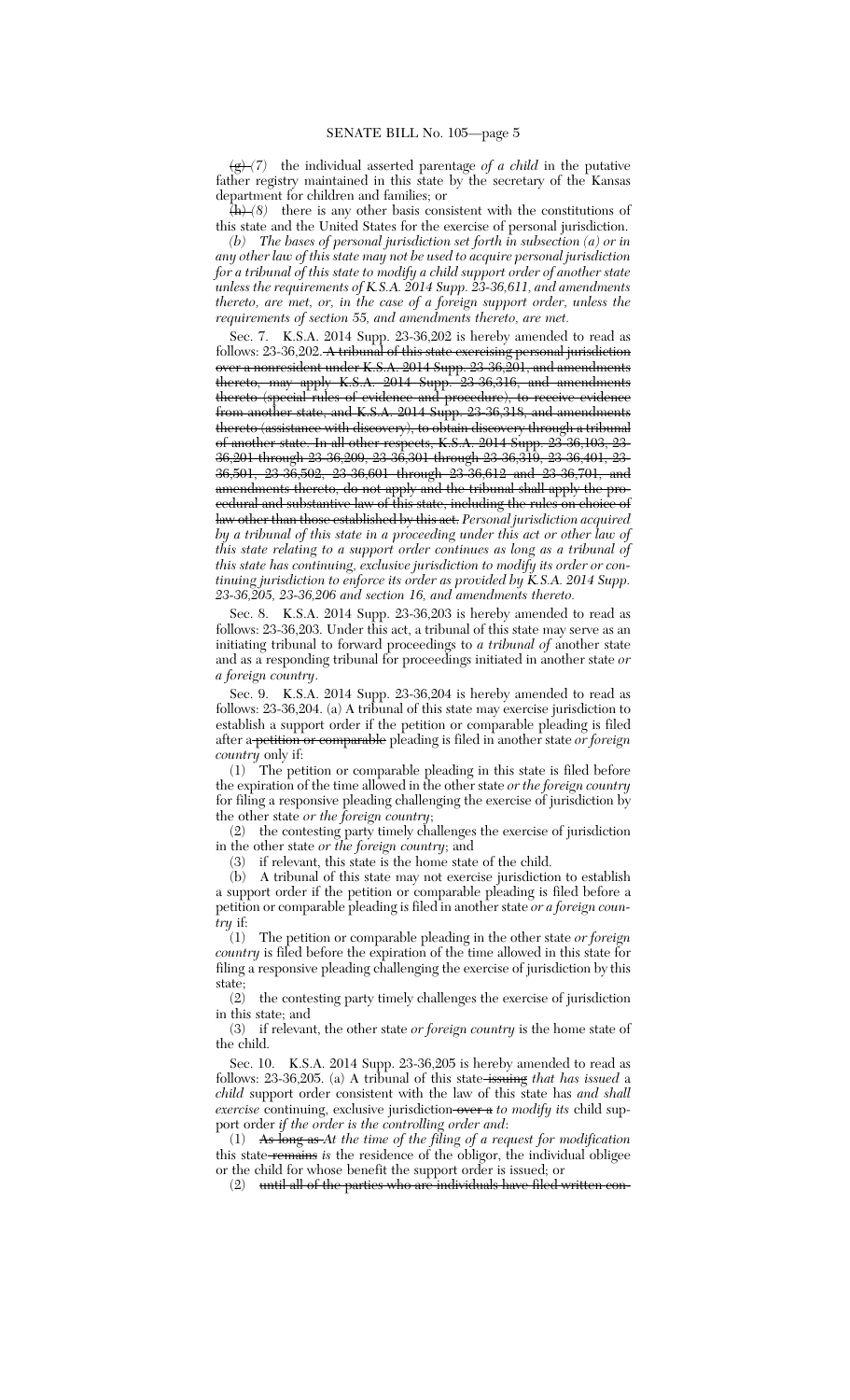sents with the tribunal of this state for a tribunal of another state to modify the order and assume continuing, exclusive jurisdiction *even if this state is not the residence of the obligor, the individual obligee, or the child for whose benefit the support order is issued, the parties consent in a record or in open court that the tribunal of this state may continue to exercise jurisdiction to modify its order*.

(b) A tribunal of this state issuing *that has issued* a child support order consistent with the law of this state may not exercise its continuing*, exclusive* jurisdiction to modify the order if the order has been modified by a tribunal of another state pursuant to this act or to a law substantially similar to this act. *:*

*(1) All of the parties who are individuals file consent in a record with the tribunal of this state that a tribunal of another state that has jurisdiction over at least one of the parties who is an individual or that is located in the state of residence of the child may modify the order and assume continuing, exclusive jurisdiction; or*

*(2) its order is not the controlling order.*

(c) If a child support order of this state is modified by a tribunal of another state pursuant to this act or to a law substantially similar to this act, a tribunal of this state loses its continuing, exclusive jurisdiction with regard to prospective enforcement of the order issued in this state, and may only:

 $(1)$  Enforce the order that was modified as to amounts accruing before the modification;

(2) enforce nonmodifiable aspects of that order; and

(3) provide other appropriate relief for violations of that order which occurred before the effective date of the modification *If a tribunal of another state has issued a child support order pursuant to the uniform interstate family support act or a law substantially similar to that act which modifies a child support order of a tribunal of this state, tribunals of this state shall recognize the continuing, exclusive jurisdiction of the tribunal of the other state*.

(d) A tribunal of this state shall recognize the continuing, exclusive jurisdiction of a tribunal of another state which has issued a child support order pursuant to this act or to a law substantially similar to this act *that lacks continuing, exclusive jurisdiction to modify a child support order may serve as an initiating tribunal to request a tribunal of another state to modify a support order issued in that state*.

(e) A temporary support order issued ex parte or pending resolution of a jurisdictional conflict does not create continuing, exclusive jurisdiction in the issuing tribunal.

(f) A tribunal of this state issuing a support order consistent with the law of this state has continuing, exclusive jurisdiction over a spousal support order throughout the existence of the support obligation. A tribunal of this state may not modify a spousal support order issued by a tribunal of another state having continuing, exclusive jurisdiction over that order under the law of that state.

Sec. 11. K.S.A. 2014 Supp. 23-36,206 is hereby amended to read as follows: 23-36,206. (a) A tribunal of this state *that has issued a child support order consistent with the law of this state* may serve as an initiating tribunal to request a tribunal of another state to enforce or modify a support order issued in that state *:*

*(1) The order if the order is the controlling order and has not been modified by a tribunal of another state that assumed jurisdiction pursuant to the uniform interstate family support act; or*

*(2) a money judgment for arrears of support and interest on the order accrued before a determination that an order of a tribunal of another state is the controlling order*.

(b) A tribunal of this state having continuing, exclusive jurisdiction over a support order may act as a responding tribunal to enforce or modify the order. <del>If a party subject to the continuing, exclusive jurisdiction of</del> the tribunal no longer resides in the issuing state, in subsequent proceedings the tribunal may apply K.S.A. 2014 Supp. 23-36,316, and amendments thereto (special rules of evidence and procedure), to receive evidence from another state and K.S.A. 2014 Supp. 23-36,318, and amendments thereto (assistance with discovery), to obtain discovery through a tribunal of another state.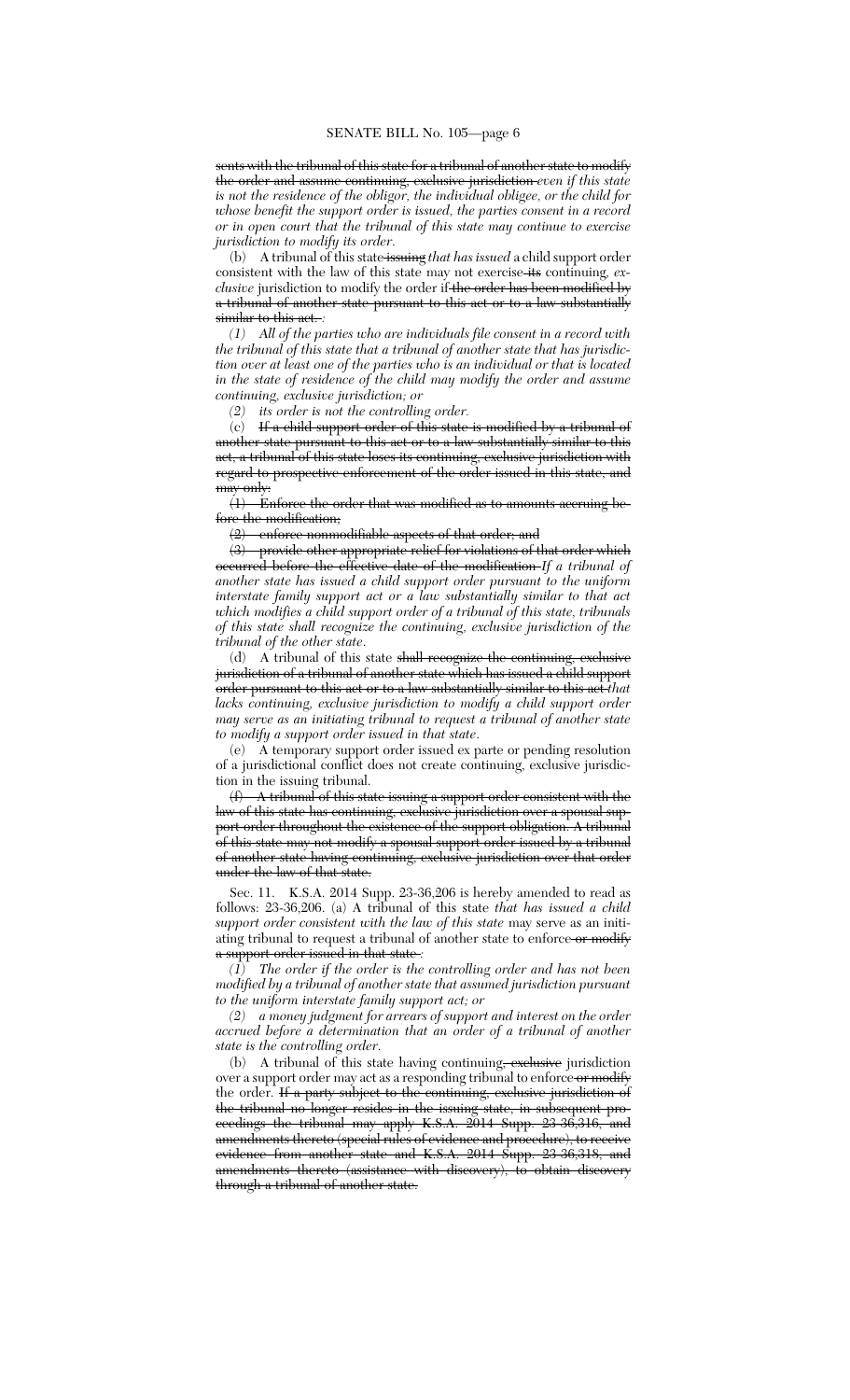A tribunal of this state which lacks continuing, exclusive jurisdiction over a spousal support order may not serve as a responding tribunal to modify a spousal support order of another state.

Sec. 12. K.S.A. 2014 Supp. 23-36,207 is hereby amended to read as follows: 23-36,207. (a) If a proceeding is brought under this act and only one tribunal has issued a child support order, the order of that tribunal controls and must be so recognized.

(b) If a proceeding is brought under this act, and two or more child support orders have been issued by tribunals of this state or*,* another state *or a foreign country* with regard to the same obligor and *same* child, a tribunal of this state *having personal jurisdiction over both the obligor and individual obligee* shall apply the following rules in determining *and by order shall determine* which order to recognize for purposes of continuing, exclusive jurisdiction *controls and must be recognized*:

(1) If only one of the tribunals would have continuing, exclusive jurisdiction under this act, the order of that tribunal controls and must be <del>recognized</del>.

(2) If more than one of the tribunals would have continuing, exclusive iurisdiction under this act.

*(A)* An order issued by a tribunal in the current home state of the child controls and must be so recognized, but *; or*

 $\left( B\right)$   $\;$  if an order has not been issued in the current home state of the child, the order most recently issued controls and must be so recognized.

(3) If none of the tribunals would have continuing, exclusive jurisdiction under this act, the tribunal of this state having jurisdiction over the parties shall issue a child support order, which controls and must be so recognized.

(c) If two or more child support orders have been issued for the same obligor and *same* child and if the obligor or the individual obligee resides in this state, *upon request of* a party may request *who is an individual or that is a support enforcement agency,* a tribunal of this state to *having personal jurisdiction over both the obligor and the obligee who is an individual shall* determine which order controls and must be so recognized under subsection (b). The request must be accompanied by a certified copy of every support order in effect. The requesting party shall give notice of the request to each party whose rights may be affected by the determination *The request may be filed with a registration for enforcement or registration for modification pursuant to part 6 of this act, or may be filed as a separate proceeding*.

*(d) A request to determine which is the controlling order must be accompanied by a copy of every child support order in effect and the applicable record of payments. The requesting party shall give notice of the request to each party whose rights may be affected by the determination.*<br> $\left(\frac{d}{e}\right)^{e}$ 

The tribunal that issued the controlling order under subsection (a), (b) or  $(c)$  is the tribunal that has continuing, exclusive jurisdiction under *to the extent provided in* K.S.A. 2014 Supp. 23-36,205 *or 23-36,206*, and amendments thereto.

 $\langle e \rangle$  *(f)* A tribunal of this state-which *that* determines by order-the identity of *which is* the controlling order under subsection (b)(1) or (2) *or (c),* or which *that* issues a new controlling order under subsection (b)(3)*,* shall state in that order*:*

*(1)* The basis upon which the tribunal made its determination*;*

*(2) the amount of prospective support, if any; and*

*(3) the total amount of consolidated arrears and accrued interest, if any, under all of the orders after all payments made are credited as provided by K.S.A. 2014 Supp. 23-36,209, and amendments thereto*.

 $(f)$  *(f) (g)* Within 30 days after issuance of an order determining the identity of *which is* the controlling order, the party obtaining the order shall file a certified copy of it-with *in* each tribunal that issued or registered an earlier order of child support. A party-who obtains or support enforcement agency obtaining the order-and that fails to file a certified copy is subject to appropriate sanctions by a tribunal in which the issue of failure to file arises. The failure to file does not affect the validity or enforceability of the controlling order.

*(h) An order that has been determined to be the controlling order, or*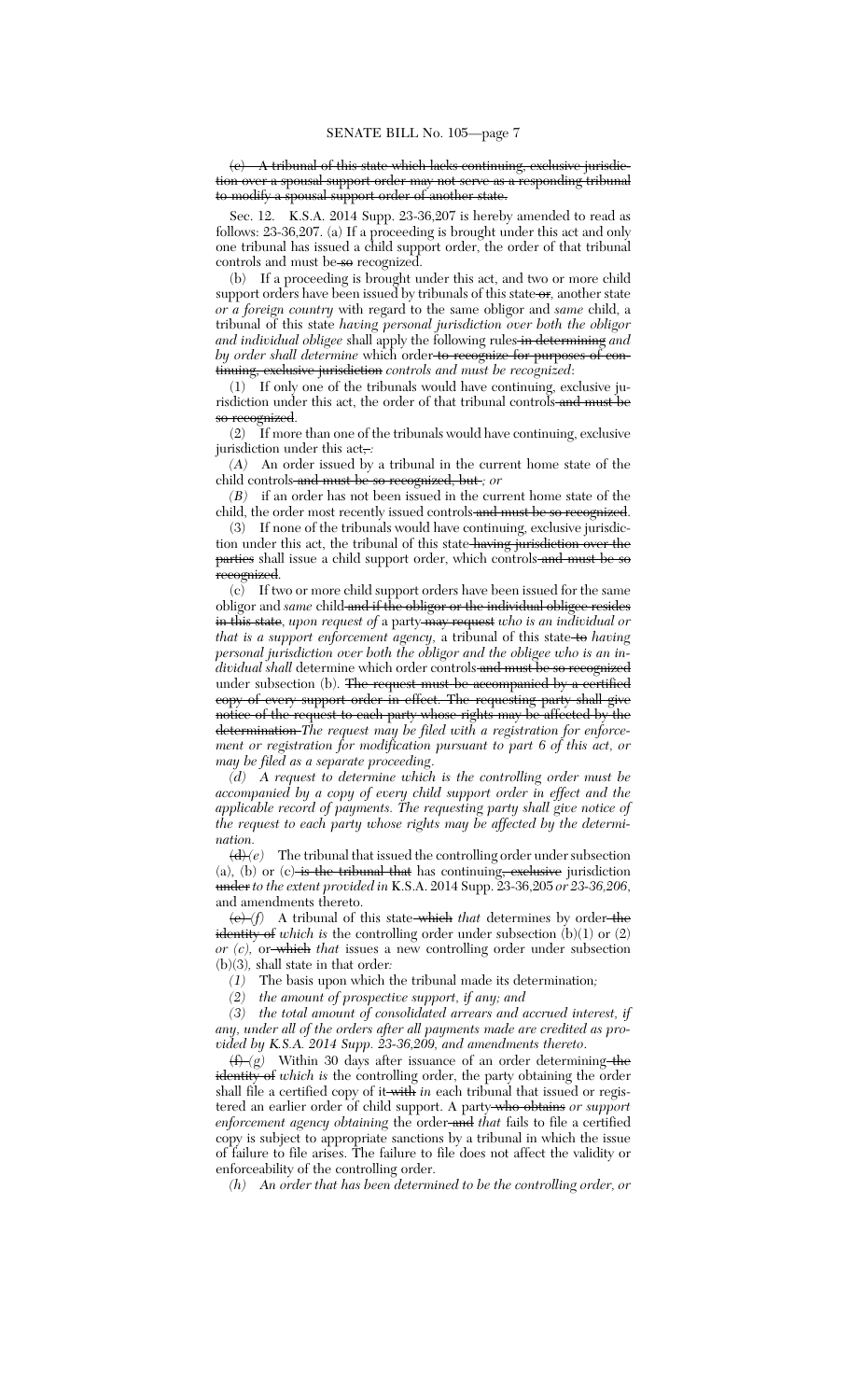## SENATE BILL No. 105—page 8

*a judgment for consolidated arrears of support and interest, if any, made pursuant to this section must be recognized in proceedings under this act.*

Sec. 13. K.S.A. 2014 Supp. 23-36,208 is hereby amended to read as follows: 23-36,208. In responding to multiple registrations or petitions for enforcement of two or more child support orders in effect at the same time with regard to the same obligor and different individual obligees, at least one of which was issued by a tribunal of another state *or a foreign country*, a tribunal of this state shall enforce those orders in the same manner as if the multiple orders had been issued by a tribunal of this state.

Sec. 14. K.S.A. 2014 Supp. 23-36,209 is hereby amended to read as follows: 23-36,209. Amounts *A tribunal of this state shall credit amounts* collected and credited for a particular period pursuant to a support order *any child support order against the amounts owed for the same period under any other child support order for support of the same child* issued by a tribunal of *this state,* another state must be credited against the amounts accruing or accrued for the same period under a support order issued by the tribunal of this state *or a foreign country*.

New Sec. 15. A tribunal of this state exercising personal jurisdiction over a nonresident in a proceeding under this act, under other law of this state relating to a support order, or recognizing a foreign support order may receive evidence from outside this state pursuant to K.S.A. 2014 Supp. 23-36,316, and amendments thereto, communicate with a tribunal outside this state pursuant to K.S.A. 2014 Supp. 23-36,317, and amendments thereto, and obtain discovery through a tribunal outside this state pursuant to K.S.A. 2014 Supp. 23-36,318, and amendments thereto. In all other respects, parts 3 through 6 of this act do not apply and the tribunal shall apply the procedural and substantive law of this state.

New Sec. 16. (a) A tribunal of this state issuing a spousal support order consistent with the law of this state has continuing, exclusive jurisdiction to modify the spousal support order throughout the existence of the support obligation.

(b) A tribunal of this state may not modify a spousal support order issued by a tribunal of another state or a foreign country having continuing, exclusive jurisdiction over that order under the law of that state or foreign country.

(c) A tribunal of this state that has continuing, exclusive jurisdiction over a spousal support order may serve as:

(1) An initiating tribunal to request a tribunal of another state to enforce the spousal support order issued in this state; or

(2) a responding tribunal to enforce or modify its own spousal support order.

Sec. 17. K.S.A. 2014 Supp. 23-36,301 is hereby amended to read as follows: 23-36,301. (a) Except as otherwise provided in this act, K.S.A. 2014 Supp. 23-36,301 through 23-36,319, and amendments thereto, apply to all proceedings under this act.<br> $\langle b \rangle$  This act provides for the following proceedings:

(b) This act provides for the following proceedings:

(1) Establishment of an order for spousal support or child support pursuant to K.S.A. 2014 Supp. 23-36,401, and amendments thereto;

(2) enforcement of a support order and income withholding order of another state without registration pursuant to K.S.A. 2014 Supp. 23- 36,501 and 23-36,502, and amendments thereto;

(3) registration of an order for spousal support or child support of another state for enforcement pursuant to K.S.A. 2014 Supp. 23-36,601 through 23-36,612, and amendments thereto;

(4) modification of an order for child support or spousal support issued by a tribunal of this state pursuant to K.S.A. 2014 Supp. 23-36,203 through 23-36,206, and amendments thereto;<br><del>(5)</del> registration of an order for child suppo

 $\overline{\phantom{a}}$  registration of an order for child support of another state for modification pursuant to K.S.A. 2014 Supp. 23-36,601 through 23-36,612, and amendments thereto;

(6) determination of parentage pursuant to K.S.A. 2014 Supp. 23- 36,701, and amendments thereto; and

 $(7)$  assertion of jurisdiction over nonresidents pursuant to K.S.A. 2014 Supp. 23-36,201 and 23-36,202, and amendments thereto.

 $\sqrt{(\hat{c})}/(b)$  An individual petitioner or a support enforcement agency may commence *initiate* a proceeding authorized under this act by filing a pe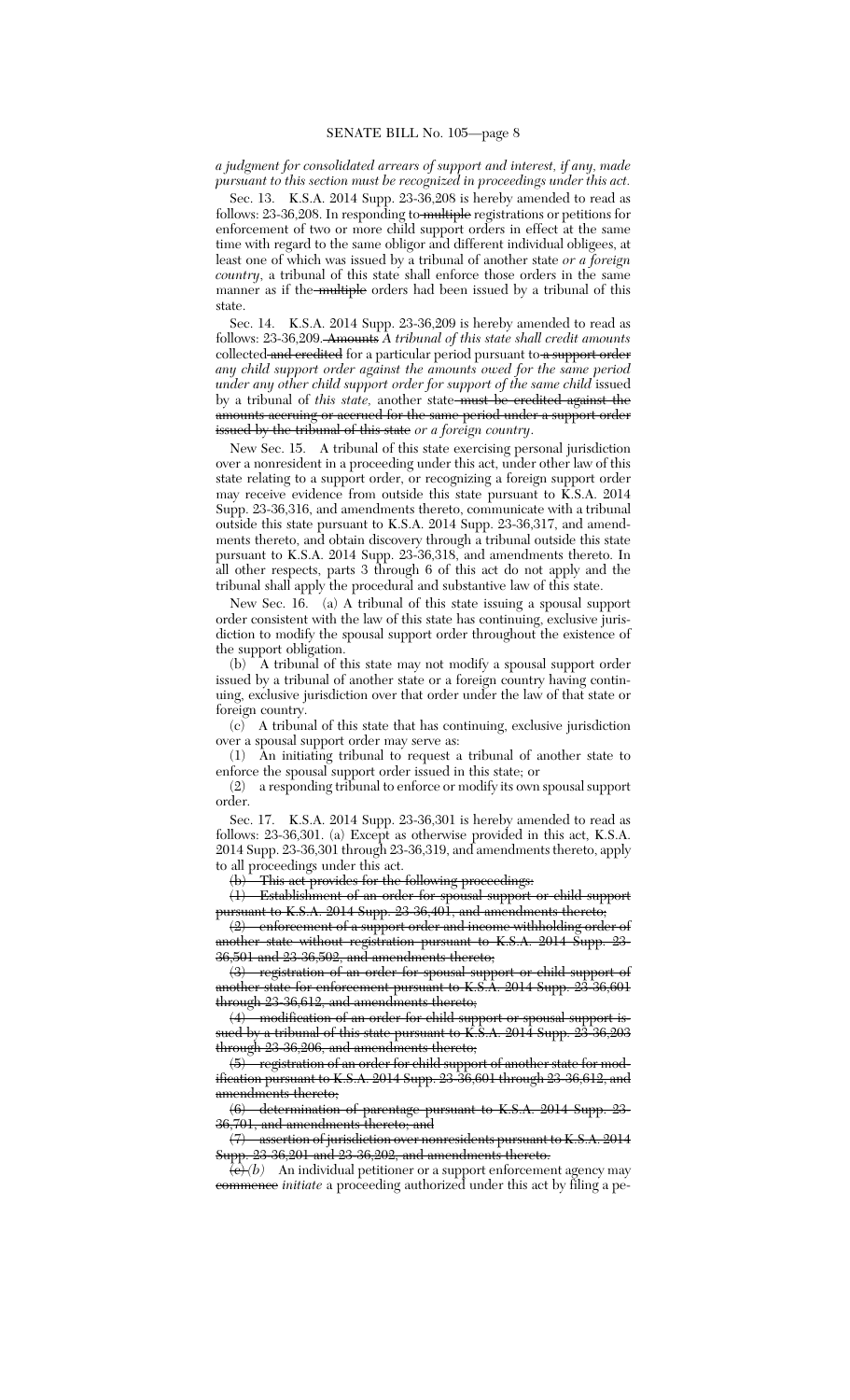tition in an initiating tribunal for forwarding to a responding tribunal or by filing a petition or a comparable pleading directly in a tribunal of another state *or a foreign country* which has or can obtain personal jurisdiction over the respondent.

Sec. 18. K.S.A. 2014 Supp. 23-36,303 is hereby amended to read as follows: 23-36,303. Except as otherwise provided by *in* this act, a responding tribunal of this state *shall*:

(a) Shall-Apply the procedural and substantive law<del>, including the</del> rules on choice of law, generally applicable to similar proceedings originating in this state and may exercise all powers and provide all remedies available in those proceedings; and

(b) shall determine the duty of support and the amount payable in accordance with the law and support guidelines of this state.

Sec. 19. K.S.A. 2014 Supp. 23-36,304 is hereby amended to read as follows: 23-36,304. (a) Upon the filing of a petition authorized by this act, an initiating tribunal of this state shall forward three copies of the petition and its accompanying documents:

(1) To the responding tribunal or appropriate support enforcement agency in the responding state; or

 $(2)$  if the identity of the responding tribunal is unknown, to the state information agency of the responding state with a request that they be forwarded to the appropriate tribunal and that receipt be acknowledged.

(b) If a responding state has not enacted this act or a law or procedure substantially similar to this act *requested by the responding tribunal*, a tribunal of this state may *shall* issue a certificate or other document and make findings required by the law of the responding state. If the responding state *tribunal* is *in* a foreign jurisdiction *country*, *upon request* the tribunal may *of this state shall* specify the amount of support sought*, convert that amount into the equivalent amount in the foreign currency under applicable official or market exchange rate as publicly reported* and provide *any* other documents necessary to satisfy the requirements of the responding state *foreign tribunal*.

Sec. 20. K.S.A. 2014 Supp. 23-36,305 is hereby amended to read as follows: 23-36,305. (a) When a responding tribunal of this state receives a petition or comparable pleading from an initiating tribunal or directly pursuant to subsection (e) of K.S.A. 2014 Supp. 23-36,301(b), and amendments thereto (proceedings under this act), it shall cause the petition or pleading to be filed and notify the petitioner only by personal service registered mail, return receipt requested where and when it was filed.

(b) A responding tribunal of this state, to the extent-otherwise au-

thorized *not prohibited* by *other* law, may do one or more of the following: (1) Issue *Establish* or enforce a support order, modify a child support

order, *determine the controlling support order* or render a judgment to determine parentage *of a child*;

(2) order an obligor to comply with a support order, specifying the amount and the manner of compliance;

(3) order income withholding;

(4) determine the amount of any arrearages, and specify a method of payment;

(5) enforce orders by civil or criminal contempt, or both;

(6) set aside property for satisfaction of the support order;  $(7)$  place liens and order execution on the obligor's proper

place liens and order execution on the obligor's property;

(8) order an obligor to keep the tribunal informed of the obligor's current residential address, *electronic-mail address,* telephone number, employer, address of employment and telephone number at the place of employment;

 $(9)$  issue a bench warrant for an obligor who has failed after proper notice to appear at a hearing ordered by the tribunal and enter the bench warrant in any local and state computer systems for criminal warrants;

(10) order the obligor to seek appropriate employment by specified methods;

(11) award reasonable attorney fees and other fees and costs; and

(12) grant any other available remedy.

(c) A responding tribunal of this state shall include in a support order issued under this act, or in the documents accompanying the order, the calculations on which the support order is based.

(d) A responding tribunal of this state may not condition the payment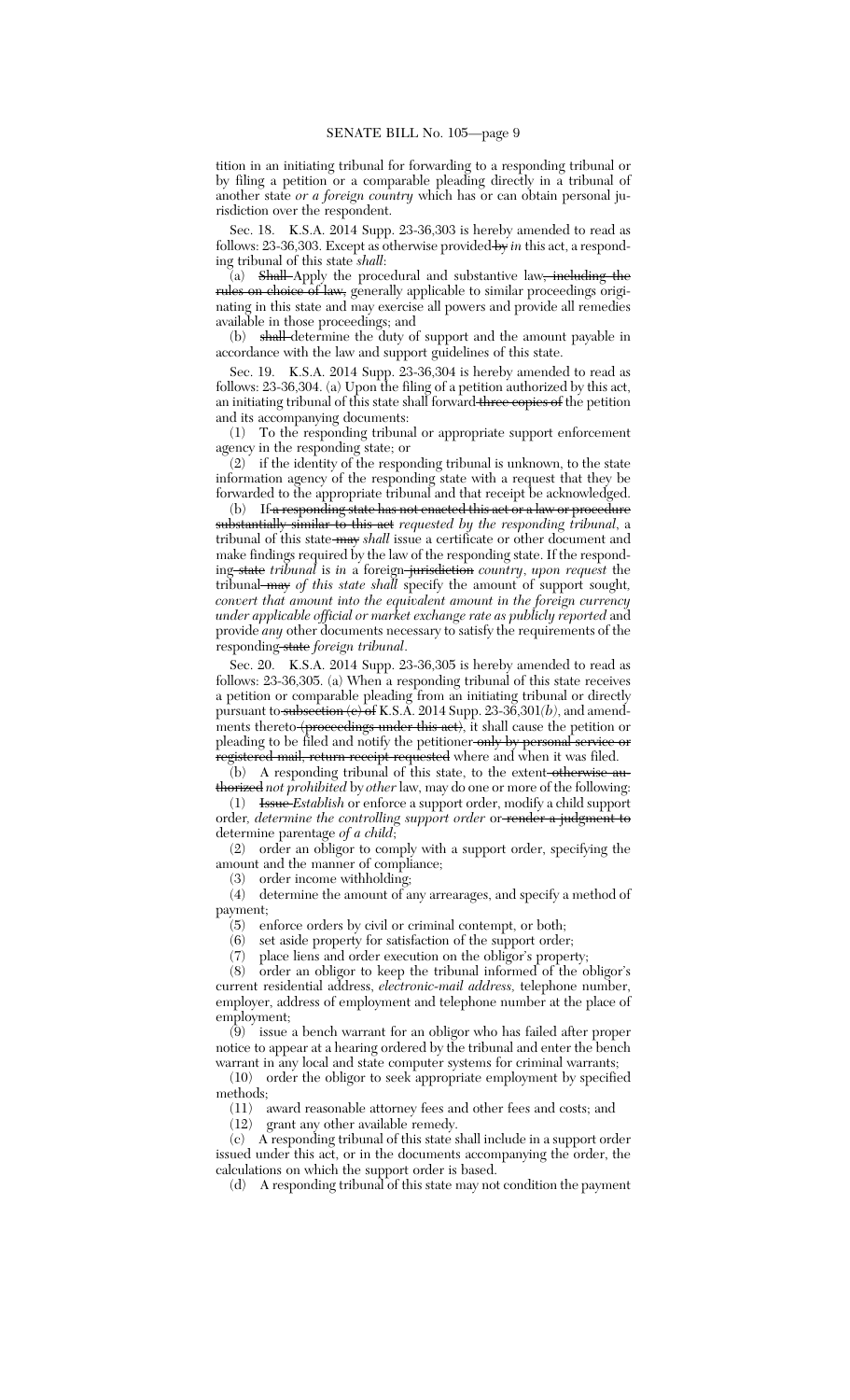of a support order issued under this act upon compliance by a party with provisions for visitation.

(e) If a responding tribunal of this state issues an order under this act, the tribunal shall send a copy of the order to the petitioner-only by personal service or registered mail, return receipt requested and the respondent and to the initiating tribunal, if any.

*(f) If requested to enforce a support order, arrears, or judgment or modify a support order stated in a foreign currency, a responding tribunal of this state shall convert the amount stated in the foreign currency to the equivalent amount in dollars under the applicable official or market exchange rate as publicly reported.*

Sec. 21. K.S.A. 2014 Supp. 23-36,306 is hereby amended to read as follows: 23-36,306. If a petition or comparable pleading is received by an inappropriate tribunal of this state, it *the tribunal* shall forward the pleading and accompanying documents to an appropriate tribunal-in of this state or another state and notify the petitioner only by personal service or registered mail, return receipt requested *where and* when the pleading was sent.

Sec. 22. K.S.A. 2014 Supp. 23-36,307 is hereby amended to read as follows: 23-36,307. (a) A support enforcement agency of this state, upon request, shall provide services to a petitioner in a proceeding under this act.

(b) A support enforcement agency *of this state* that is providing services to the petitioner as appropriate shall:

(1) Take all steps necessary to enable an appropriate tribunal  $\frac{1}{2}$  this state or another state *of this state, another state or a foreign country* to obtain jurisdiction over the respondent;

(2) request an appropriate tribunal to set a date, time and place for a hearing;

(3) make a reasonable effort to obtain all relevant information, including information as to income and property of the parties;

(4) within two days, exclusive of Saturdays, Sundays, *and* legal holidays, and days on which the office of the clerk of the court is not accessible, after receipt of a written notice *in a record* from an initiating, responding or registering tribunal, send a copy of the notice-only by personal service or registered mail, return receipt requested to the petitioner;

(5) within two days, exclusive of Saturdays, Sundays, *and* legal holidays, and days on which the office of the clerk of the court is not accessible, after receipt of a written communication *in a record* from the respondent or the respondent's attorney, send a copy of the communication to the petitioner; and

(6) notify the petitioner if jurisdiction over the respondent cannot be obtained.

*(c) A support enforcement agency of this state that requests registration of a child support order in this state for enforcement or for modification shall make reasonable efforts:*

*(1) To ensure that the order to be registered is the controlling order; or*

*(2) if two or more child support orders exist and the identity of the controlling order has not been determined, to ensure that a request for such a determination is made in a tribunal having jurisdiction to do so.*

*(d) A support enforcement agency of this state that requests registration and enforcement of a support order, arrears, or judgment stated in a foreign currency shall convert the amounts stated in the foreign currency into the equivalent amounts in dollars under the applicable official or market exchange rate as publicly reported.*

*(e) A support enforcement agency of this state shall request a tribunal of this state to issue a child support order and an income withholding order that redirects payment of current support, arrears, and interest if requested to do so by a support enforcement agency of another state pursuant to K.S.A. 2014 Supp. 23-36,319, and amendments thereto.*

 $\overline{(e)}(f)$  This act does not create or negate a relationship of attorney and client or other fiduciary relationship between a support enforcement agency or the attorney for the agency and the individual being assisted by the agency.

Sec. 23. K.S.A. 2014 Supp. 23-36,308 is hereby amended to read as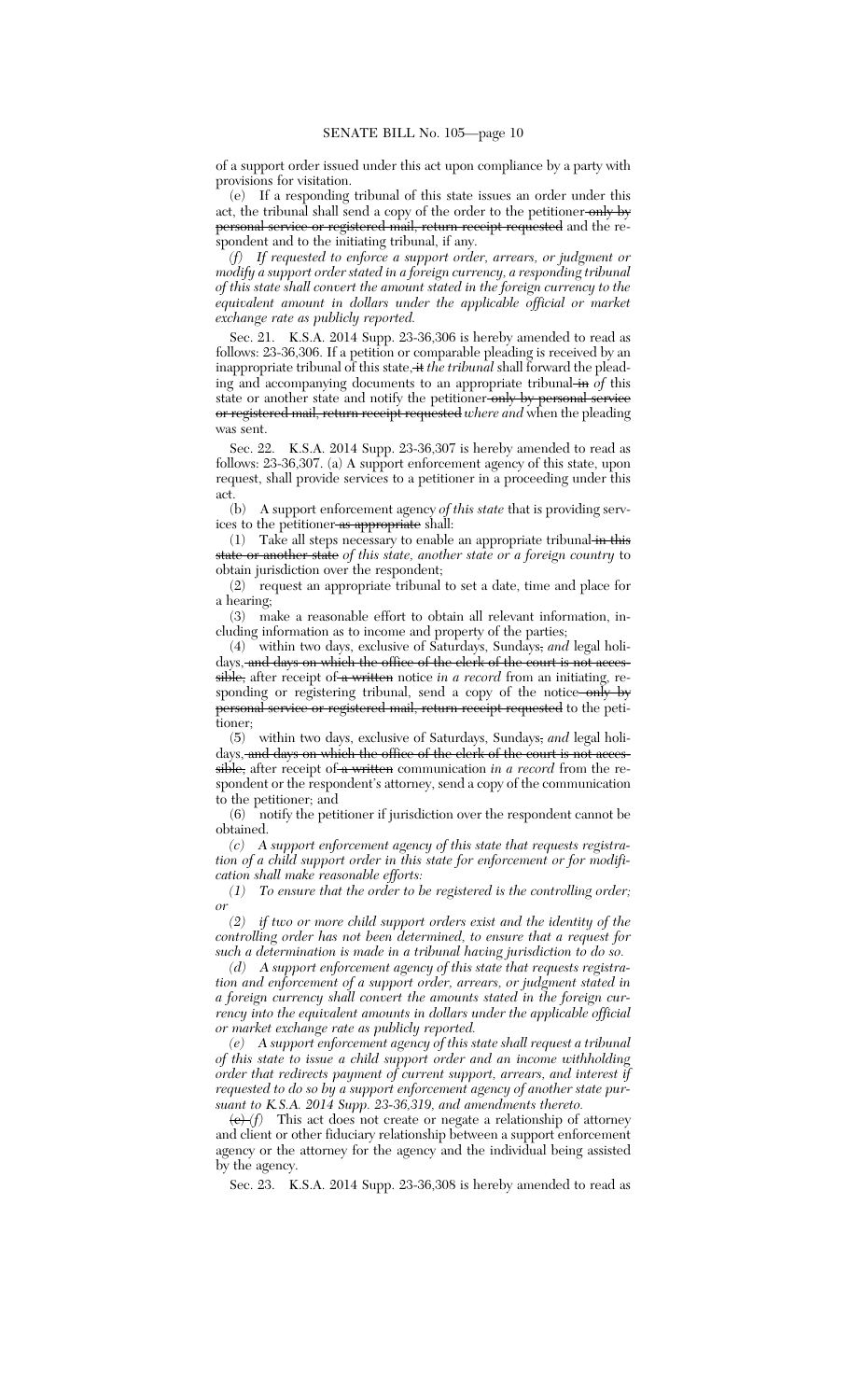follows: 23-36,308. *(a)* If the attorney general determines that the support enforcement agency is neglecting or refusing to provide services to an individual, the attorney general may order the agency to perform its duties under this act or may provide those services directly to the individual.<br>(b) The attorney general may determine that a foreign countru h

*(b) The attorney general may determine that a foreign country has established a reciprocal arrangement for child support with this state and take appropriate action for notification of the determination.*

Sec. 24. K.S.A. 2014 Supp. 23-36,310 is hereby amended to read as follows: 23-36,310. (a) The Kansas department for children and families is the state information agency under this act.

(b) The state information agency shall:

(1) Compile and maintain a current list, including addresses, of the tribunals in this state which have jurisdiction under this act and any support enforcement agencies in this state and transmit a copy to the state information agency of every other state;

(2) maintain a register of *names and addresses of* tribunals and support enforcement agencies received from other states;

(3) forward to the appropriate tribunal in the place *county* in this state in which the individual obligee *who is an individual* or the obligor resides, or in which the obligor's property is believed to be located, all documents concerning a proceeding under this act received from an initiating tribunal or the state information agency of the initiating state *another state or a foreign country*; and

(4) obtain information concerning the location of the obligor and the obligor's property within this state not exempt from execution, by such means as postal verification and federal or state locator services, examination of telephone directories, requests for the obligor's address from employers, and examination of governmental records, including, to the extent not prohibited by other law, those relating to real property, vital statistics, law enforcement, taxation, motor vehicles, drivers' licenses and social security.

Sec. 25. K.S.A. 2014 Supp. 23-36,311 is hereby amended to read as follows: 23-36,311. (a) *In a proceeding under this act,* a petitioner seeking to establish or modify a support order or, to determine parentage in a proceeding under this act *of a child or to register and modify a support order of a tribunal of another state or a foreign country must<del>-verify the</del> file a* petition. Unless otherwise ordered under K.S.A. 2014 Supp. 23- 36,312, and amendments thereto (nondisclosure of information in exceptional circumstances), the petition or accompanying documents must provide, so far as known, the name, residential address and social security numbers of the obligor and the obligee *or the parent and alleged parent*, and the name, sex, residential address, social security number and date of birth of each child for whom *whose benefit* support is sought *or whose parentage is to be determined*. *Unless filed at the time of registration,* the petition must be accompanied by a certified copy of any support order in effect *known to have been issued by another tribunal*. The petition may include any other information that may assist in locating or identifying the respondent.

(b) The petition must specify the relief sought. The petition and accompanying documents must conform substantially with the requirements imposed by the forms mandated by federal law for use in cases filed by a support enforcement agency.

Sec. 26. K.S.A. 2014 Supp. 23-36,312 is hereby amended to read as follows: 23-36,312. Upon a finding, which may be made ex parte, that the health, safety or liberty of a party or child would be unreasonably put at risk by the disclosure of identifying information, or if an existing order so provides, a tribunal shall order that the address of the child or party or other identifying information not be disclosed in a pleading or other document filed in a proceeding under this act. *If a party alleges in an affidavit or a pleading under oath that the health, safety or liberty of a party or child would be jeopardized by disclosure of specific identifying information, that information must be sealed and may not be disclosed to the other party or the public. After a hearing in which a tribunal takes into consideration the health, safety or liberty of the party or child, the tribunal may order disclosure of information that the tribunal determines to be in the interest of justice.*

Sec. 27. K.S.A. 2014 Supp. 23-36,313 is hereby amended to read as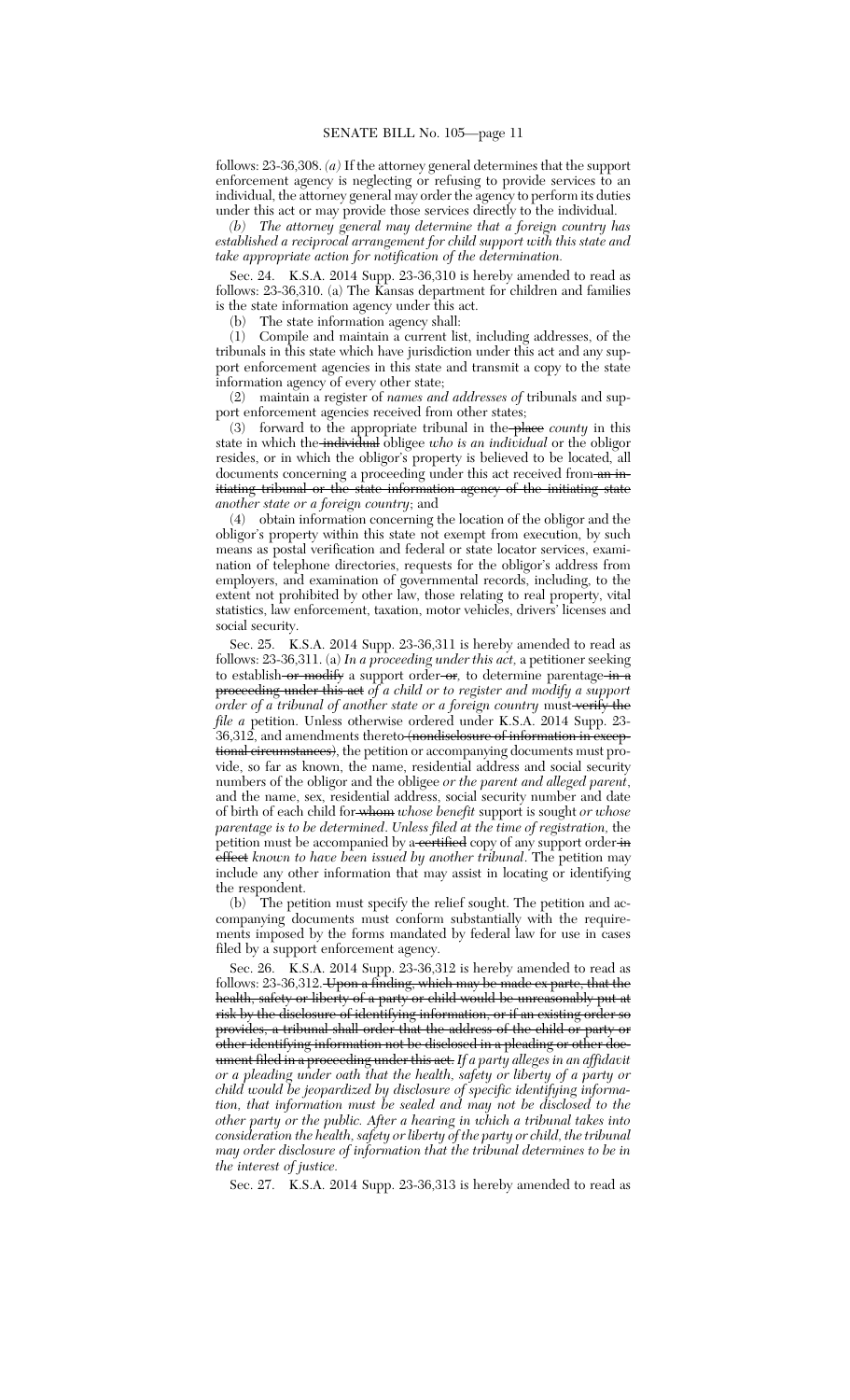follows: 23-36,313. (a) The petitioner may not be required to pay a filing fee or other costs.

(b) If an obligee prevails, a responding tribunal *of this state* may assess against an obligor filing fees, reasonable attorney fees, other costs and necessary travel and other reasonable expenses incurred by the obligee and the obligee's witnesses. The tribunal may not assess fees, costs or expenses against the obligee or the support enforcement agency of either the initiating or the responding state *or foreign country*, except as provided by other law. Attorney fees may be taxed as costs, and may be ordered paid directly to the attorney, who may enforce the order in the attorney's own name. Payment of support owed to the obligee has priority over fees, costs and expenses.

(c) The tribunal may *shall* order the payment of costs and reasonable attorney fees if it determines that a hearing was requested primarily for delay. *In a proceeding under part 6, a hearing is presumed to have been requested primarily for delay if a registered support order is confirmed or enforced without change.*

Sec. 28. K.S.A. 2014 Supp. 23-36,314 is hereby amended to read as follows: 23-36,314. (a) Participation by a petitioner in a proceeding *under this act* before a responding tribunal, whether in person, by private attorney, or through services provided by the support enforcement agency, does not confer personal jurisdiction over the petitioner in another proceeding.

(b) A petitioner is not amenable to service of civil process while physically present in this state to participate in a proceeding under this act.

(c) The immunity granted by this section does not extend to civil litigation based on acts unrelated to a proceeding under this act committed by a party while present in this state to participate in the proceeding.

Sec. 29. K.S.A. 2014 Supp. 23-36,316 is hereby amended to read as follows: 23-36,316. (a) The physical presence of the petitioner *a nonresident party who is an individual* in a responding tribunal of this state is not required for the establishment, enforcement or modification of a support order or the rendition of a judgment determining parentage *of a child*.

(b) A verified petition, *An* affidavit or*, a* document substantially complying with federally mandated forms, and *or* a document incorporated by reference in any of them, *which would* not *be* excluded under the hearsay rule if given in person, is admissible in evidence if given under oath *penalty of perjury* by a party or witness residing in another *outside this* state.

(c) A copy of the record of child support payments certified as a true copy of the original by the custodian of the record may be forwarded to a responding tribunal. The copy is evidence of facts asserted in it, and is admissible to show whether payments were made.

(d) Copies of bills for testing for parentage *of a child*, and for prenatal and postnatal health care of the mother and child, furnished to the adverse party at least 10 days before trial, are admissible in evidence to prove the amount of the charges billed and that the charges were reasonable, necessary and customary.

(e) Documentary evidence transmitted from another *outside this* state to a tribunal of this state by telephone, telecopies *telecopier* or other *electronic* means that do not provide an original writing *record* may not be excluded from evidence on an objection based on the means of transmission.

(f) In a proceeding under this act, a tribunal of this state may *shall* permit a party or witness residing in another *outside this* state to be deposed or to testify *under penalty of perjury* by telephone, audiovisual means or other electronic means at a designated tribunal or other location in that state. A tribunal of this state shall cooperate with *other* tribunals of other states in designating an appropriate location for the deposition or testimony.

(g) If a party called to testify at a civil hearing refuses to answer on the ground that the testimony may be self-incriminating, the trier of fact may draw an adverse inference from the refusal.

(h) A privilege against disclosure of communications between spouses does not apply in a proceeding under this act.

(i) The defense of immunity based on the relationship of husband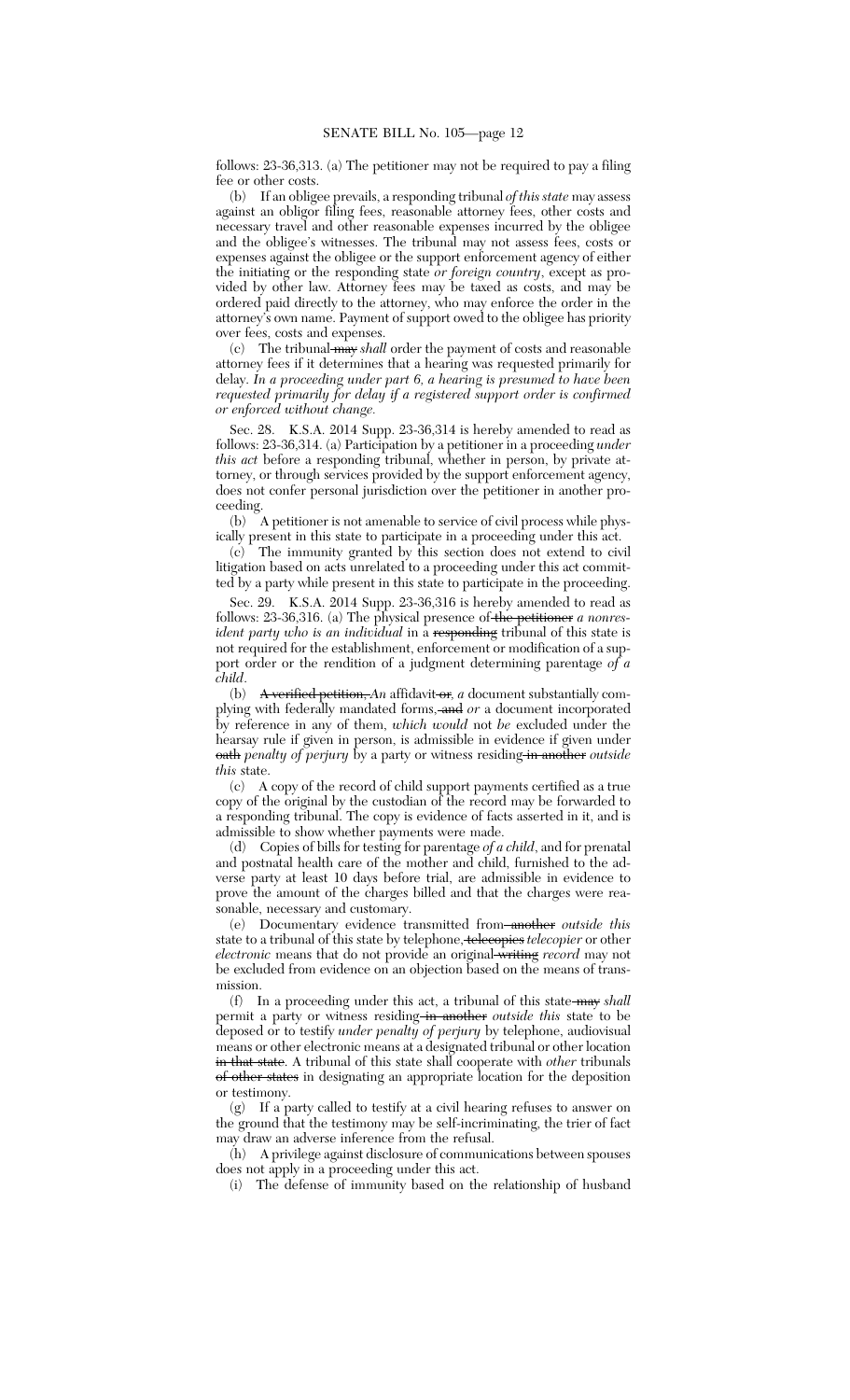and wife or parent and child does not apply in a proceeding under this act.

*(j) A voluntary acknowledgment of paternity, certified as a true copy, is admissible to establish parentage of the child.*

Sec. 30. K.S.A. 2014 Supp. 23-36,317 is hereby amended to read as follows: 23-36,317. A tribunal of this state may communicate with a tribunal of another *outside this* state in writing, *a record* or by telephone*, electronic mail* or other means, to obtain information concerning the laws of that state, the legal effect of a judgment, decree or order of that tribunal, and the status of a proceeding in the other state. A tribunal of this state may furnish similar information by similar means to a tribunal of another *outside this* state.

Sec. 31. K.S.A. 2014 Supp. 23-36,318 is hereby amended to read as follows: 23-36,318. A tribunal of this state may:

(a) Request a tribunal of another *outside this* state to assist in obtaining discovery; and

(b) upon request, compel a person over whom *which* it has jurisdiction to respond to a discovery order issued by a tribunal of another *outside this* state.

Sec. 32. K.S.A. 2014 Supp. 23-36,319 is hereby amended to read as follows: 23-36,319. *(a)* A support enforcement agency or tribunal of this state shall disburse promptly any amounts received pursuant to a support order, as directed by the order. The agency or tribunal shall furnish to a requesting party or tribunal of another state *or a foreign country* a certified statement by the custodian of the record of the amounts and dates of all payments received.

*(b) If neither the obligor, nor the obligee who is an individual, nor the child resides in this state, upon request from the support enforcement agency of this state or another state, the support enforcement agency of this state or a tribunal of this state shall:*

*(1) Direct that the support payment be made to the support enforcement agency in the state in which the obligee is receiving services; and*

*(2) issue and send to the obligor's employer a conforming income withholding order or an administrative notice of change of payee, reflecting the redirected payments.*

*(c) The support enforcement agency of this state receiving redirected payments from another state pursuant to a law similar to subsection (b) shall furnish to a requesting party or tribunal of the other state a certified statement by the custodian of the record of the amount and dates of all payments received.*

Sec. 33. K.S.A. 2014 Supp. 23-36,401 is hereby amended to read as follows: 23-36,401. (a) If a support order entitled to recognition under this act has not been issued, a responding tribunal of this state *with personal jurisdiction over the parties* may issue a support order if:

(1) The individual seeking the order resides in another *outside this* state; or

(2) the support enforcement agency seeking the order is located-in another *outside this* state.

(b) The tribunal may issue a temporary child support order if *the tribunal determines that such an order is appropriate and the individual ordered to pay is*:

(1) The respondent has signed a verified statement acknowledging parentage;

(2) the respondent has been determined by or pursuant to law to be the parent; or

(3) there is other clear and convincing evidence that the respondent is the child's parent  $(1)$  A presumed

*(1) A presumed father of the child;*

*(2) petitioning to have his paternity adjudicated;*

*(3) identified as the father of the child through genetic testing;*

*(4) an alleged father who has declined to submit to genetic testing; (5) shown by clear and convincing evidence to be the father of the*

*child;*

*(6) an acknowledged father as provided by K.S.A. 2014 Supp. 23- 2201 et seq., and amendments thereto;*

*(7) the mother of the child; or*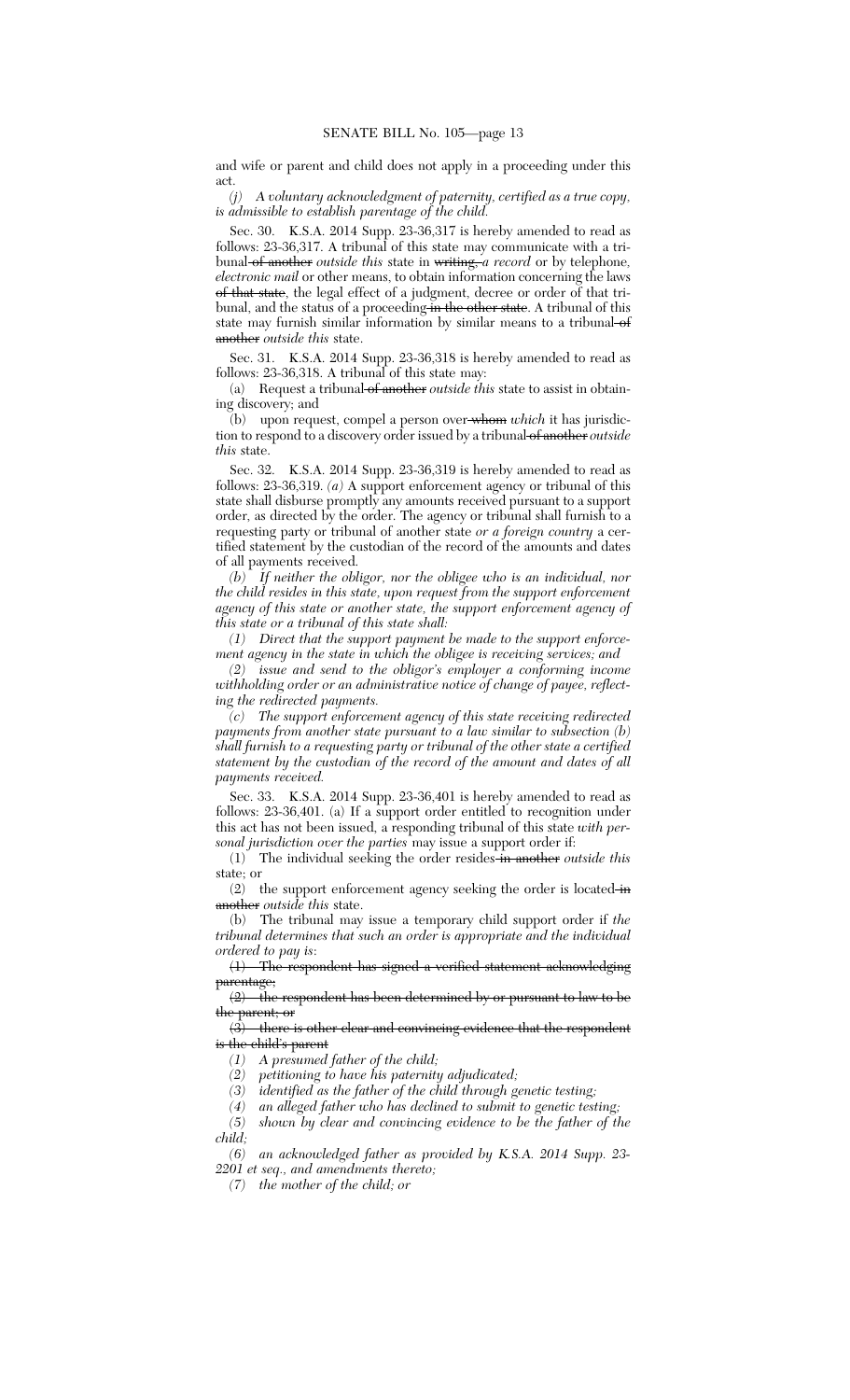*(8) an individual who has been ordered to pay child support in a previous proceeding and the order has not been reversed or vacated*.

(c) Upon finding, after notice and opportunity to be heard, that an obligor owes a duty of support, the tribunal shall issue a support order directed to the obligor and may issue other orders pursuant to K.S.A. 2014 Supp. 23-36,305, and amendments thereto (duties and powers of responding tribunal).

New Sec. 34. A tribunal of this state authorized to determine parentage of a child may serve as a responding tribunal in a proceeding to determine parentage of a child brought under this act or a law or procedure substantially similar to this act.

Sec. 35. K.S.A. 2014 Supp. 23-36,501 is hereby amended to read as follows: 23-36,501. An income withholding order issued in another state may be sent *by or on behalf of the obligee, or by the support enforcement agency*, to the person or entity defined as the obligor's employer under the income withholding act, K.S.A. 2014 Supp. 23-3101 et seq., and amendments thereto, without first filing a petition or comparable pleading or registering the order with a tribunal of this state.

Sec. 36. K.S.A. 2014 Supp. 23-36,502 is hereby amended to read as follows: 23-36,502. (a) Upon receipt of an income withholding order, the obligor's employer shall immediately provide a copy of the order to the obligor.

(b) The employer shall treat an income withholding order issued in another state which appears regular on its face as if it had been issued by a tribunal of this state.

(c) Except as otherwise provided in subsection (d) and K.S.A. 2014 Supp. 23-36,503, and amendments thereto, the employer shall withhold and distribute the funds as directed in the withholding order by complying with terms of the order which specify:

(1) The duration and amount of periodic payments of current child support, stated as a sum certain;

 $\overline{2}$  the person-or agency designated to receive payments and the address to which the payments are to be forwarded;

(3) medical support, whether in the form of periodic cash payment, stated as a sum certain, or ordering the obligor to provide health insurance coverage for the child under a policy available through the obligor's employment;

(4) the amount of periodic payments of fees and costs for a support enforcement agency, the issuing tribunal, and the obligee's attorney, stated as sums certain; and

(5) the amount of periodic payments of arrearages and interest on arrearages, stated as sums certain.

(d) An employer shall comply with the law of the state of the obligor's principal place of employment with that employer for withholding from income with respect to:

(1) The employer's fee for processing an income withholding order; (2) the maximum amount permitted to be withheld from the obligor's income; and

(3) the times within which the employer must implement the withholding order and forward the child support payment.

Sec. 37. K.S.A. 2014 Supp. 23-36,503 is hereby amended to read as follows: 23-36,503. If an obligor's employer receives multiple *two or more* income withholding orders with respect to the earnings of the same obligor, the employer satisfies the terms of the multiple orders if the employer complies with the law of the state of the obligor's principal place of employment <del>with that employer</del> to establish the priorities for withholding and allocating income withheld for multiple *two or more* child support obligees.

Sec. 38. K.S.A. 2014 Supp. 23-36,504 is hereby amended to read as follows: 23-36,504. An employer who *that* complies with an income withholding order issued in another state in accordance with this article is not subject to civil liability to an individual or agency with regard to the employer's withholding of child support from the obligor's income.

Sec. 39. K.S.A. 2014 Supp. 23-36,505 is hereby amended to read as follows: 23-36,505. An employer who *that* willfully fails to comply with an income withholding order issued by *in* another state and received for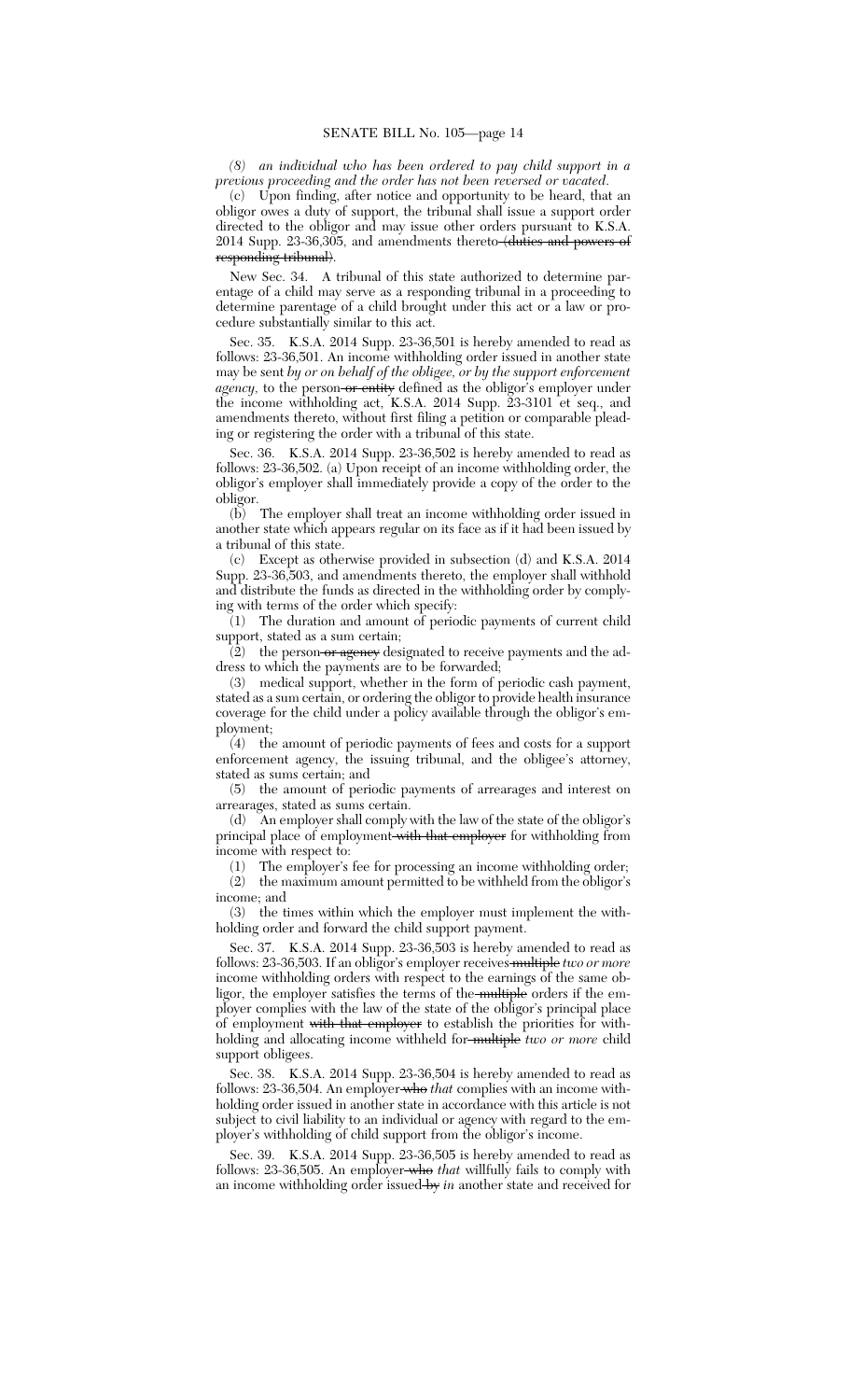enforcement is subject to the same penalties that may be imposed for noncompliance with an order issued by a tribunal of this state.

Sec. 40. K.S.A. 2014 Supp. 23-36,506 is hereby amended to read as follows: 23-36,506. (a) An obligor may contest the validity or enforcement of an income withholding order issued in another state and received directly by an employer in this state *by registering the order in a tribunal of this state and filing a contest to that order as provided in part 6 of this act, or otherwise contesting the order* in the same manner as if the order had been issued by a tribunal of this state. K.S.A. 2014 Supp. 23-36,604, and amendments thereto (choice of law), applies to the contest.

(b) The obligor shall give notice of the contest to:<br>(1) A support enforcement agency providing servi-A support enforcement agency providing services to the obligee; (2) each employer that has directly received an income withholding order *relating to the obligor*; and

(3) the person- $or$  agency designated to receive payments in the income withholding order or, if no person or agency is designated, to the obligee.

Sec. 41. K.S.A. 2014 Supp. 23-36,507 is hereby amended to read as follows: 23-36,507. (a) A party *or support enforcement agency* seeking to enforce a support order or an income withholding order, or both, issued by a tribunal of *in* another state *or a foreign support order* may send the documents required for registering the order to a support enforcement agency of this state.

 $(b)$  Upon receipt of the documents, the support enforcement agency, without initially seeking to register the order, shall consider and, if appropriate, use any administrative procedure authorized by the law of this state to enforce a support order or an income withholding order, or both. If the obligor does not contest administrative enforcement, the order need not be registered. If the obligor contests the validity or administrative enforcement of the order, the support enforcement agency shall register the order pursuant to this act.

Sec. 42. K.S.A. 2014 Supp. 23-36,601 is hereby amended to read as follows: 23-36,601. A support order or an income withholding order issued by a tribunal of *in* another state *or a foreign support order* may be registered in this state for enforcement.

Sec. 43. K.S.A. 2014 Supp. 23-36,602 is hereby amended to read as follows: 23-36,602. (a) *Except as otherwise provided in section 62, and amendments thereto,* a support order or income withholding order of another state *or a foreign support order* may be registered in this state by sending the following documents and information *records* to the responding *appropriate* tribunal in this state:

(1) A letter of transmittal to the tribunal requesting registration and enforcement;

(2) two copies, including one certified copy, of all orders *the order* to be registered, including any modification of an *the* order;

(3) a sworn statement by the party seeking *person requesting* registration or a certified statement by the custodian of the records showing the amount of any arrearage;

(4) the name of the obligor and, if known:

(A) The obligor's address and social security number;

(B) the name and address of the obligor's employer and any other source of income of the obligor; and

(C) a description and the location of property of the obligor in this state not exempt from execution; and

(5) *except as otherwise provided in K.S.A. 2014 Supp. 23-36,312, and amendments thereto,* the name and address of the obligee and, if applicable, the agency or person to whom support payments are to be remitted.

(b) On receipt of a request for registration, the registering tribunal shall cause the order to be filed as a forcign judgment *an order of a tribunal of another state or a foreign support order*, together with one copy of the documents and information, regardless of their form.

(c) A petition or comparable pleading seeking a remedy that must be affirmatively sought under other law of this state may be filed at the same time as the request for registration or later. The pleading must specify the grounds for the remedy sought.

*(d) If two or more orders are in effect, the person requesting registration shall:*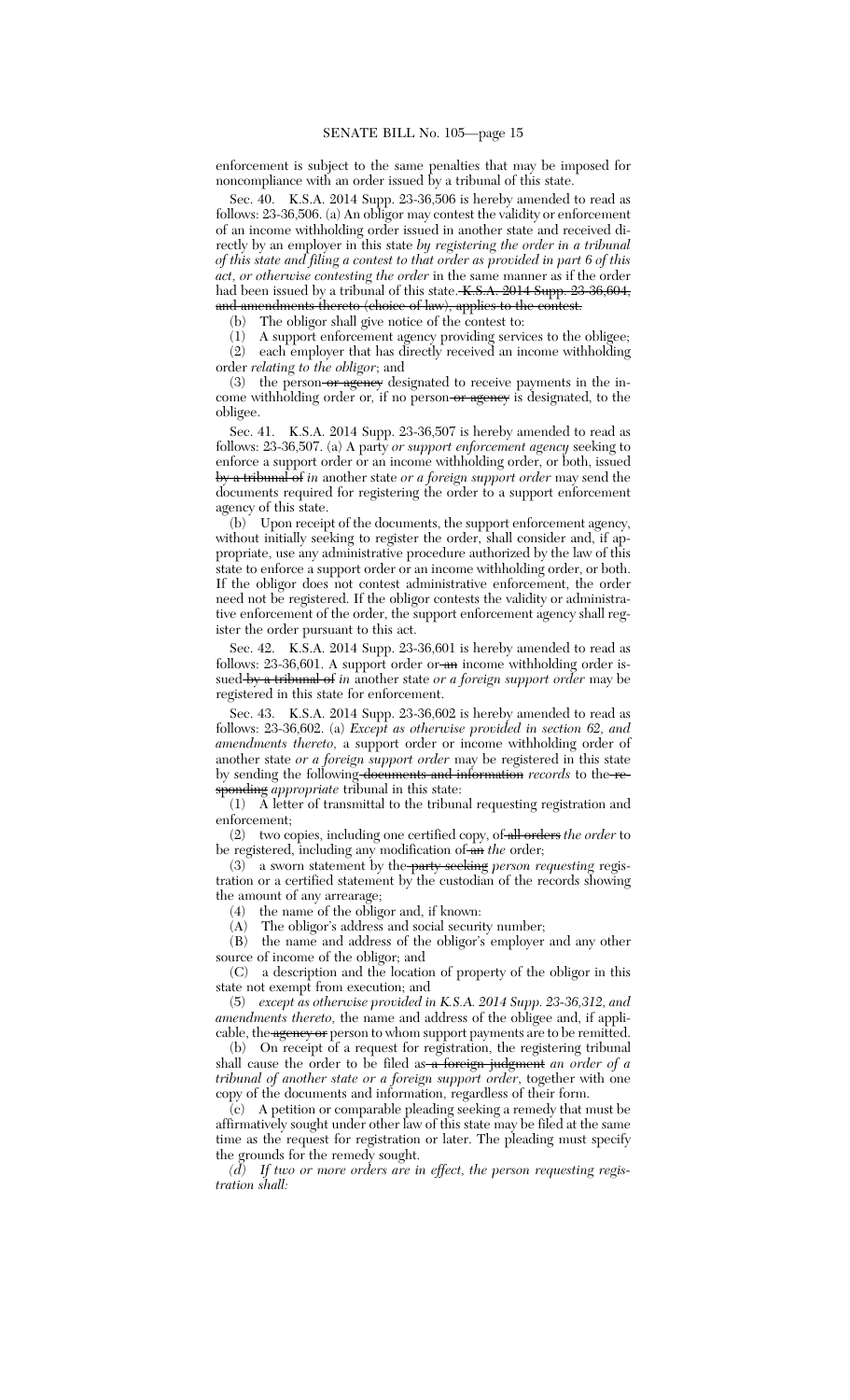*(1) Furnish to the tribunal a copy of every support order asserted to be in effect in addition to the documents specified in this section;*

*(2) specify the order alleged to be the controlling order, if any; and*

*(3) specify the amount of consolidated arrears, if any.*

*(e) A request for a determination of which is the controlling order may be filed separately or with a request for registration and enforcement or for registration and modification. The person requesting registration shall give notice of the request to each party whose rights may be affected by the determination.*

Sec. 44. K.S.A. 2014 Supp. 23-36,603 is hereby amended to read as follows: 23-36,603. (a) A support order or income withholding order issued in another state *or a foreign support order* is registered when the order is filed in the registering tribunal of this state.

(b) A registered *support* order issued in another state *or a foreign country* is enforceable in the same manner and is subject to the same procedures as an order issued by a tribunal of this state.

(c) Except as otherwise provided in K.S.A. 2014 Supp. 23-36,602 through 23-36,612 *this act*, a tribunal of this state shall recognize and enforce, but may not modify, a registered *support* order if the issuing tribunal had jurisdiction.

Sec. 45. K.S.A. 2014 Supp. 23-36,604 is hereby amended to read as follows: 23-36,604. (a) *Except as otherwise provided in subsection (d),* the law of the issuing state *or foreign country* governs*:*

*(1)* The nature, extent, amount and duration of current payments and other obligations of support and *under a registered support order;*

*(2)* the *computation and* payment of arrearages *and accrual of interest on the arrearages* under the *support* order*; and*

*(3) the existence and satisfaction of other obligations under the support order*.

(b) In a proceeding for arrearages *arrears under a registered support order*, the statute of limitation under the laws of this state*,* or of the issuing state *or foreign country*, whichever is longer, applies.

*(c) A responding tribunal of this state shall apply the procedures and remedies of this state to enforce current support and collect arrears and interest due on a support order of another state or a foreign country registered in this state.*

*(d) After a tribunal of this or another state determines which is the controlling order and issues an order consolidating arrears, if any, a tribunal of this state shall prospectively apply the law of the state or foreign country issuing the controlling order, including its law on interest on arrears, on current and future support, and on consolidated arrears.*

Sec. 46. K.S.A. 2014 Supp. 23-36,605 is hereby amended to read as follows: 23-36,605. (a) When a support order or income withholding order issued in another state *or a foreign support order* is registered, the registering tribunal *of this state* shall notify the nonregistering party. Notice shall be only by personal service or registered mail, return receipt requested. The notice must be accompanied by a copy of the registered order and the documents and relevant information accompanying the order.

(b) The *A* notice must inform the nonregistering party:

(1) That a registered *support* order is enforceable as of the date of registration in the same manner as an order issued by a tribunal of this state;

(2) that a hearing to contest the validity or enforcement of the registered order must be requested within 20 days after the date of mailing or personal service of the notice *unless the registered order is under section 63, and amendments thereto*;

(3) that failure to contest the validity or enforcement of the registered order in a timely manner will result in confirmation of the order and enforcement of the order and the alleged arrearages and precludes further contest of that order with respect to any matter that could have been asserted; and

(4) of the amount of any alleged arrearages.

*(c) If the registering party asserts that two or more orders are in effect, a notice must also:*

*(1) Identify the two or more orders and the order alleged by the reg-*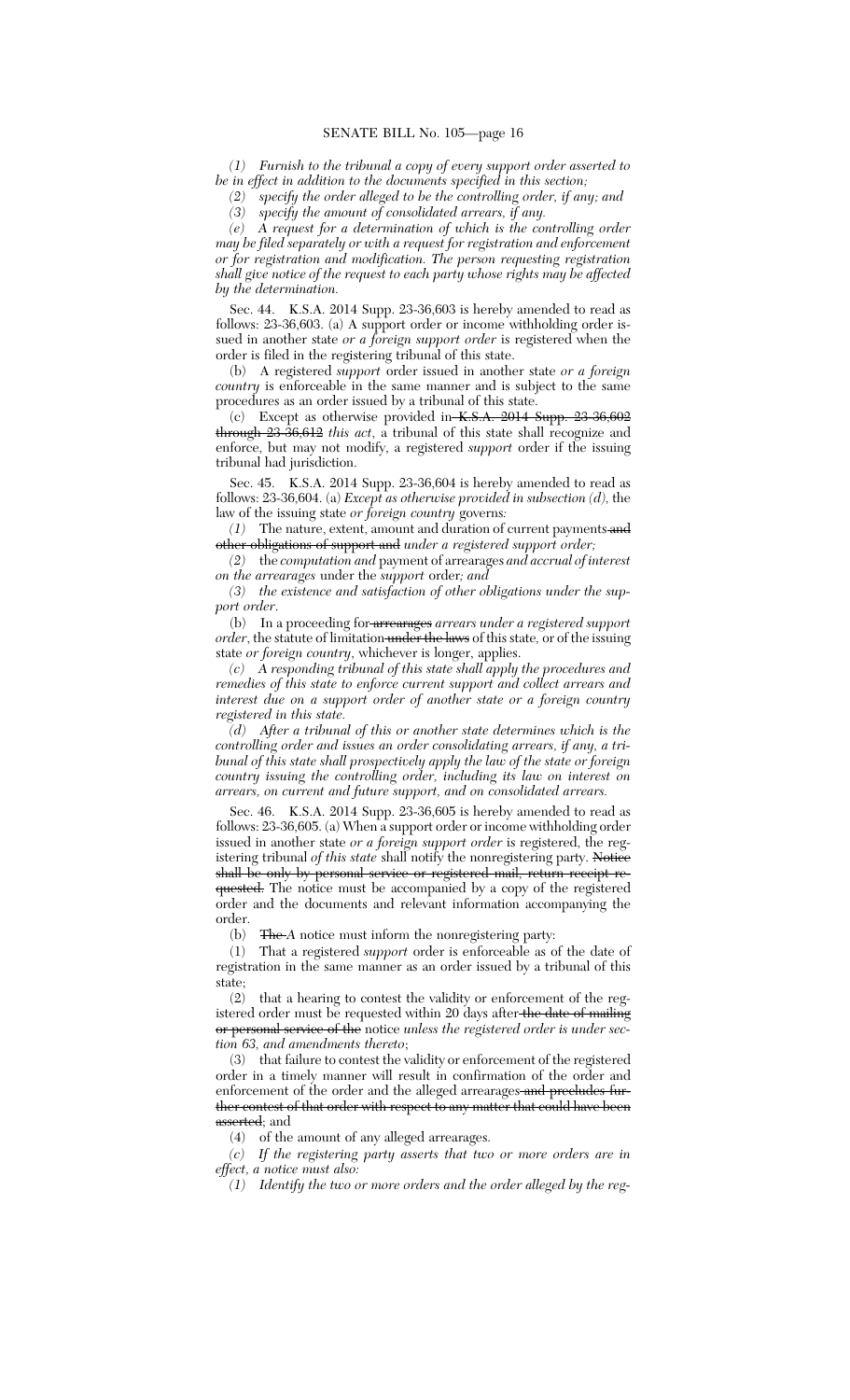*istering party to be the controlling order and the consolidated arrears, if any;*

*(2) notify the nonregistering party of the right to a determination of which is the controlling order;*

*(3) state that the procedures provided in subsection (b) apply to the determination of which is the controlling order; and*

*(4) state that failure to contest the validity or enforcement of the order alleged to be the controlling order in a timely manner may result in confirmation that the order is the controlling order.*

 $\left(\frac{e}{d}\right)$  Upon registration of an income withholding order for enforcement, *the support enforcement agency or* the registering tribunal shall notify the obligor's employer pursuant to the income withholding act, K.S.A. 2014 Supp. 23-3101 et seq*.*, and amendments thereto.

Sec. 47. K.S.A. 2014 Supp. 23-36,606 is hereby amended to read as follows: 23-36,606. (a) A nonregistering party seeking to contest the validity or enforcement of a registered *support* order in this state shall request a hearing within <del>20 days after the date of mailing or personal service</del> of notice of the registration *the time required by K.S.A. 2014 Supp. 23- 36,605, and amendments thereto*. The nonregistering party may seek to vacate the registration, to assert any defense to an allegation of noncompliance with the registered order, or to contest the remedies being sought or the amount of any alleged arrearages pursuant to K.S.A. 2014 Supp. 23-36,607, and amendments thereto (contest of registration or enfort ment).

(b) If the nonregistering party fails to contest the validity or enforcement of the registered *support* order in a timely manner, the order is confirmed by operation of law.

(c) If a nonregistering party requests a hearing to contest the validity or enforcement of the registered *support* order, the registering tribunal shall schedule the matter for hearing and give notice to the parties of the date, time and place of the hearing.

Sec. 48. K.S.A. 2014 Supp. 23-36,607 is hereby amended to read as follows: 23-36,607. (a) A party contesting the validity or enforcement of a registered *support* order or seeking to vacate the registration has the burden of proving one or more of the following defenses:

(1) The issuing tribunal lacked personal jurisdiction over the contesting party;

(2) the order was obtained by fraud;<br>(3) the order has been vacated, sus

the order has been vacated, suspended or modified by a later order;

(4) the issuing tribunal has stayed the order pending appeal;<br>(5) there is a defense under the law of this state to the remedy (5) there is a defense under the law of this state to the remedy sought;<br>(6) full or partial payment has been made: $\overrightarrow{or}$ full or partial payment has been made; or

(7) the statute of limitations under K.S.A. 2014 Supp. 23-36,604, and amendments thereto (choice of law), precludes enforcement of some or all of the *alleged* arrearages*; or*

*(8) the alleged controlling order is not the controlling order*.

(b) If a party presents evidence establishing a full or partial defense under subsection (a), a tribunal may stay enforcement of the *a* registered *support* order, continue the proceeding to permit production of additional relevant evidence, and issue other appropriate orders. An uncontested portion of the registered *support* order may be enforced by all remedies available under the law of this state.

(c) If the contesting party does not establish a defense under subsection (a) to the validity or enforcement of the *a registered support* order, the registering tribunal shall issue an order confirming the order.

Sec. 49. K.S.A. 2014 Supp. 23-36,608 is hereby amended to read as follows: 23-36,608. Confirmation of a registered *support* order, whether by operation of law or after notice and hearing, precludes further contest of the order with respect to any matter that could have been asserted at the time of registration.

Sec. 50. K.S.A. 2014 Supp. 23-36,609 is hereby amended to read as follows: 23-36,609. A party or support enforcement agency seeking to modify, or to modify and enforce, a child support order issued in another state shall register that order in this state in the same manner provided in K.S.A. 2014 Supp. 23-36,601 through 23-36,604 *23-36,608*, and amendments thereto, if the order has not been registered. A petition for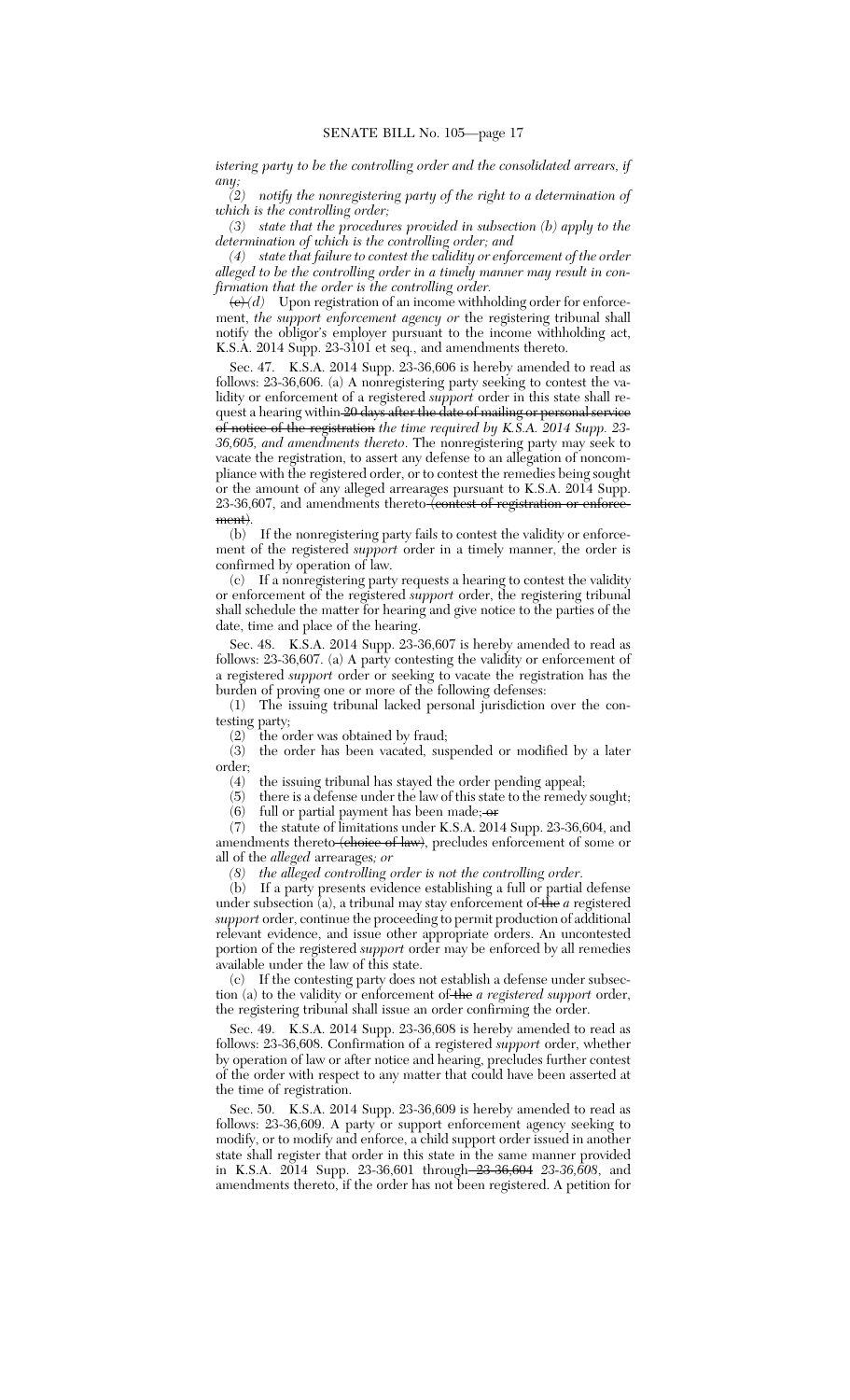modification may be filed at the same time as a request for registration, or later. The pleading must specify the grounds for modification.

Sec. 51. K.S.A. 2014 Supp. 23-36,610 is hereby amended to read as follows: 23-36,610. A tribunal of this state may enforce a child support order of another state registered for purposes of modification, in the same manner as if the order had been issued by a tribunal of this state, but the registered *support* order may be modified only if the requirements of K.S.A. 2014 Supp. 23-36,611 *or 23-36,613*, and amendments thereto <del>(modification of child support order of another state)</del>, have been met.

Sec. 52. K.S.A. 2014 Supp. 23-36,611 is hereby amended to read as follows: 23-36,611. (a) After *If K.S.A. 2014 Supp. 23-36,613, and amendments thereto, does not apply, upon petition a tribunal of this state may modify* a child support order issued in another state has been *which is* registered in this state, the responding tribunal of this state may modify that order only if K.S.A. 2014 Supp. 23-36,613, and amendments thereto, does not apply and *if,* after notice and hearing it *the tribunal* finds that:

(1) The following requirements are met:

(A) *Neither* the child, *nor* the individual obligee and *who is an individual, nor* the obligor do not reside *resides* in the issuing state;

(B) a petitioner who is a nonresident of this state seeks modification; and

(C) the respondent is subject to the personal jurisdiction of the tribunal of this state; or

(2) *this state is the state of residence of* the child, or a party who is an individual, is subject to the personal jurisdiction of the tribunal of this state, and all of the parties who are individuals have filed written consents *in a record* in the issuing tribunal for a tribunal of this state to modify the support order and assume continuing, exclusive jurisdiction over the order. However, if the issuing state is a foreign jurisdiction that has not enacted a law or established procedures substantially similar to the procedures under this act, the consent otherwise required of an individual residing in this state is not required for the tribunal of this state to assume jurisdiction to modify the child support order.

(b) Modification of a registered child support order is subject to the same requirements, procedures and defenses that apply to the modification of an order issued by a tribunal of this state and the order may be enforced and satisfied in the same manner.

(c) A tribunal of this state may not modify any aspect of a child support order that may not be modified under the law of the issuing state*, including the duration of the obligation of support*. If two or more tribunals have issued child support orders for the same obligor and child, the order that controls and must be so recognized under K.S.A. 2014 Supp. 23-36,207, and amendments thereto, establishes the aspects of the support order which are nonmodifiable.

*(d) In a proceeding to modify a child support order, the law of the state that is determined to have issued the initial controlling order governs the duration of the obligation of support. The obligor's fulfillment of the duty of support established by that order precludes imposition of a further obligation of support by a tribunal of this state.*

(d) *(e)* On *the* issuance of an order *by a tribunal of this state* modifying a child support order issued in another state, a *the* tribunal of this state becomes the tribunal of continuing, exclusive jurisdiction.

*(f) Notwithstanding subsections (a) through (e) and K.S.A. 2014 Supp. 23-36,201(b), and amendments thereto, a tribunal of this state retains jurisdiction to modify an order issued by a tribunal of this state if:*

*(1) One party resides in another state; and*

*(2) the other party resides outside the United States.*

Sec. 53. K.S.A. 2014 Supp. 23-36,612 is hereby amended to read as follows: 23-36,612. *If a child support order issued by* a tribunal of this state shall recognize a modification of its earlier child support order *is modified* by a tribunal of another state which assumed jurisdiction pursuant to a law substantially similar to this act and, upon request, except as otherwise provided in this act, shall *the uniform interstate family support act, a tribunal of this state*:

(a) *May* enforce the *its* order that was modified only as to amounts *arrears and interest* accruing before the modification;

 $(b)$  enforce only nonmodifiable aspects of that order;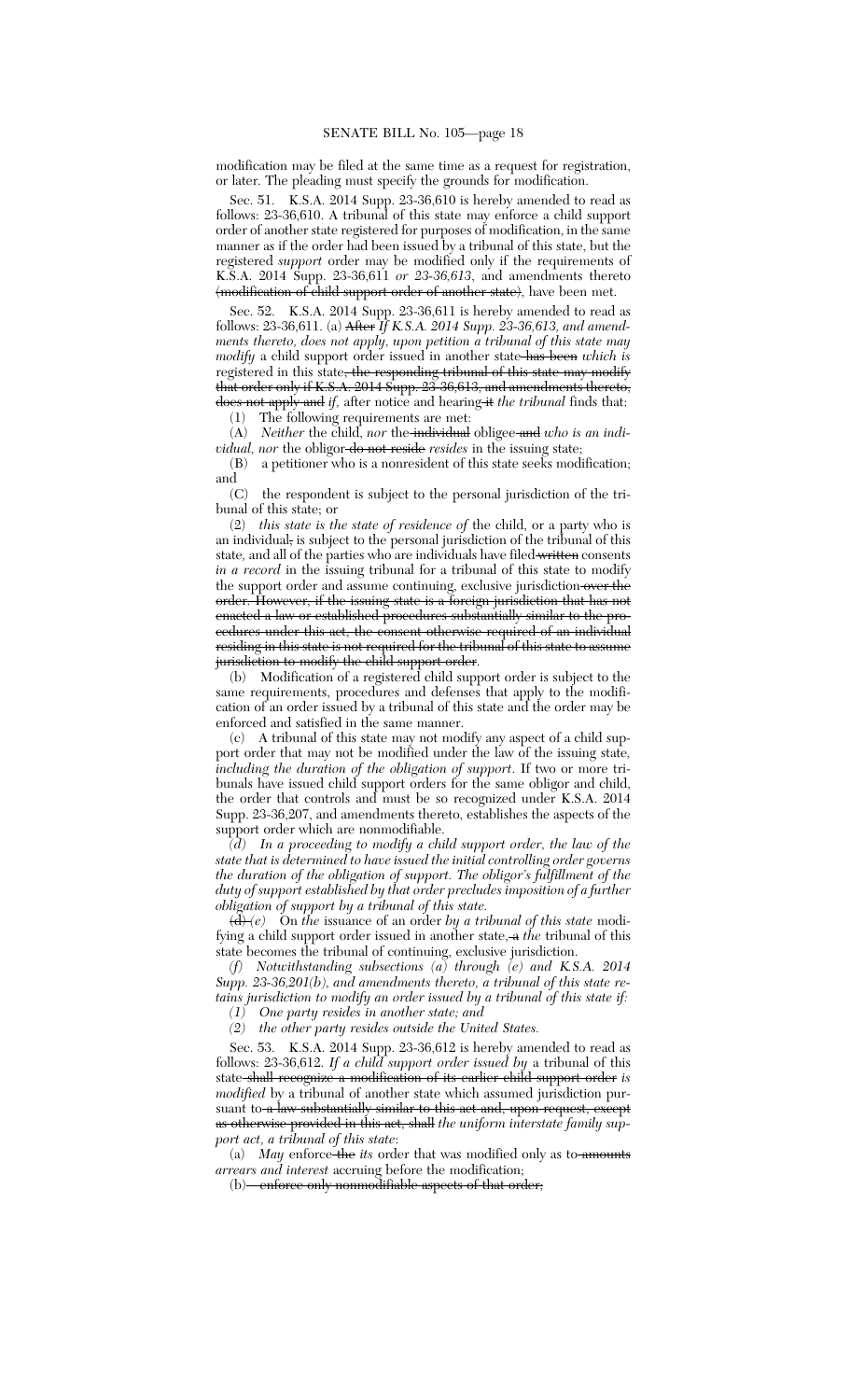(c) *may* provide other appropriate relief only for violations of that *its* order which occurred before the effective date of the modification; and  $\overline{(d)}(c)$  *shall* recognize the modifying order of the other state, upon

registration, for the purpose of enforcement.

Sec. 54. K.S.A. 2014 Supp. 23-36,613 is hereby amended to read as follows: 23-36,613. (a) If all of the parties who are individuals reside in this state and the child does not reside in the issuing state, a tribunal of this state has jurisdiction to enforce and to modify the issuing state's child support order in a proceeding to register that order.

 $(b)$  A tribunal of this state exercising jurisdiction under this section shall apply the provisions of K.S.A. 2014 Supp. 23-3102, 23-3103, 23-36,101, 23-36,102, 23-36,103, 23-36,201 through 23-36,209, 23-36,601 through 23-36,611, and amendments thereto, *parts 1 and 2 of this act, this part* and the procedural and substantive law of this state to the proceeding for enforcement or modification. K.S.A. 2014 Supp. 23-36,301 et seq., 23-36,401, 23-36,501, 23-36,502, 23-36,701 and 23-36,801, 23- 36,802, and amendments thereto, *Parts 3, 4, 5, 7 and 8 of this act* do not apply.

New Sec. 55. (a) Except as otherwise provided in section 67, and amendments thereto, if a foreign country lacks or refuses to exercise jurisdiction to modify its child support order pursuant to its laws, a tribunal of this state may assume jurisdiction to modify the child support order and bind all individuals subject to the personal jurisdiction of the tribunal whether the consent to modification of a child support order otherwise required of the individual pursuant to K.S.A. 2014 Supp. 23- 36,611, and amendments thereto, has been given or whether the individual seeking modification is a resident of this state or of the foreign country.

(b) An order issued by a tribunal of this state modifying a foreign child support order pursuant to this section is the controlling order.

New Sec. 56. A party or support enforcement agency seeking to modify, or to modify and enforce, a foreign child support order not under the convention may register that order in this state under K.S.A. 2014 Supp. 23-36,601 through 23-36,608, and amendments thereto, if the order has not been registered. A petition for modification may be filed at the same time as a request for registration, or at another time. The petition must specify the grounds for modification.

Sec. 57. K.S.A. 2014 Supp. 23-36,701 is hereby amended to read as follows: 23-36,701.  $\frac{a}{a}$  A tribunal of this state may serve as an initiating or responding tribunal in a proceeding brought under this act or a law substantially similar to this act, the uniform reciprocal enforcement of support act, or the revised uniform reciprocal enforcement of support act to determine that the petitioner is a parent of a particular child or to determine that a respondent is a parent of that child.

(b) In a proceeding to determine parentage, a responding tribunal of this state shall apply the Kansas parentage act, K.S.A. 2014 Supp. 23-2201 et seq., and amendments thereto, and the rules of this state on choice law.

*In this part:*

*(a) ''Application'' means a request under the convention by an obligee or obligor, or on behalf of a child, made through a central authority for assistance from another central authority.*

*(b) ''Central authority'' means the entity designated by the United States or a foreign country described in K.S.A. 2014 Supp. 23- 36,102(e)(4), and amendments thereto, to perform the functions specified in the convention.*

*(c) ''Convention support order'' means a support order of a tribunal of a foreign country described in K.S.A. 2014 Supp. 23-36,102(e)(4), and amendments thereto.*

*(d) ''Direct request'' means a petition filed by an individual in a tribunal of this state in a proceeding involving an obligee, obligor or child residing outside the United States.*

*(e) ''Foreign central authority'' means the entity designated by a foreign country described in K.S.A. 2014 Supp. 23-36,102(e)(4), and amendments thereto, to perform the functions specified in the convention.*

*(f) ''Foreign support agreement'':*

*(1) Means an agreement for support in a record that:*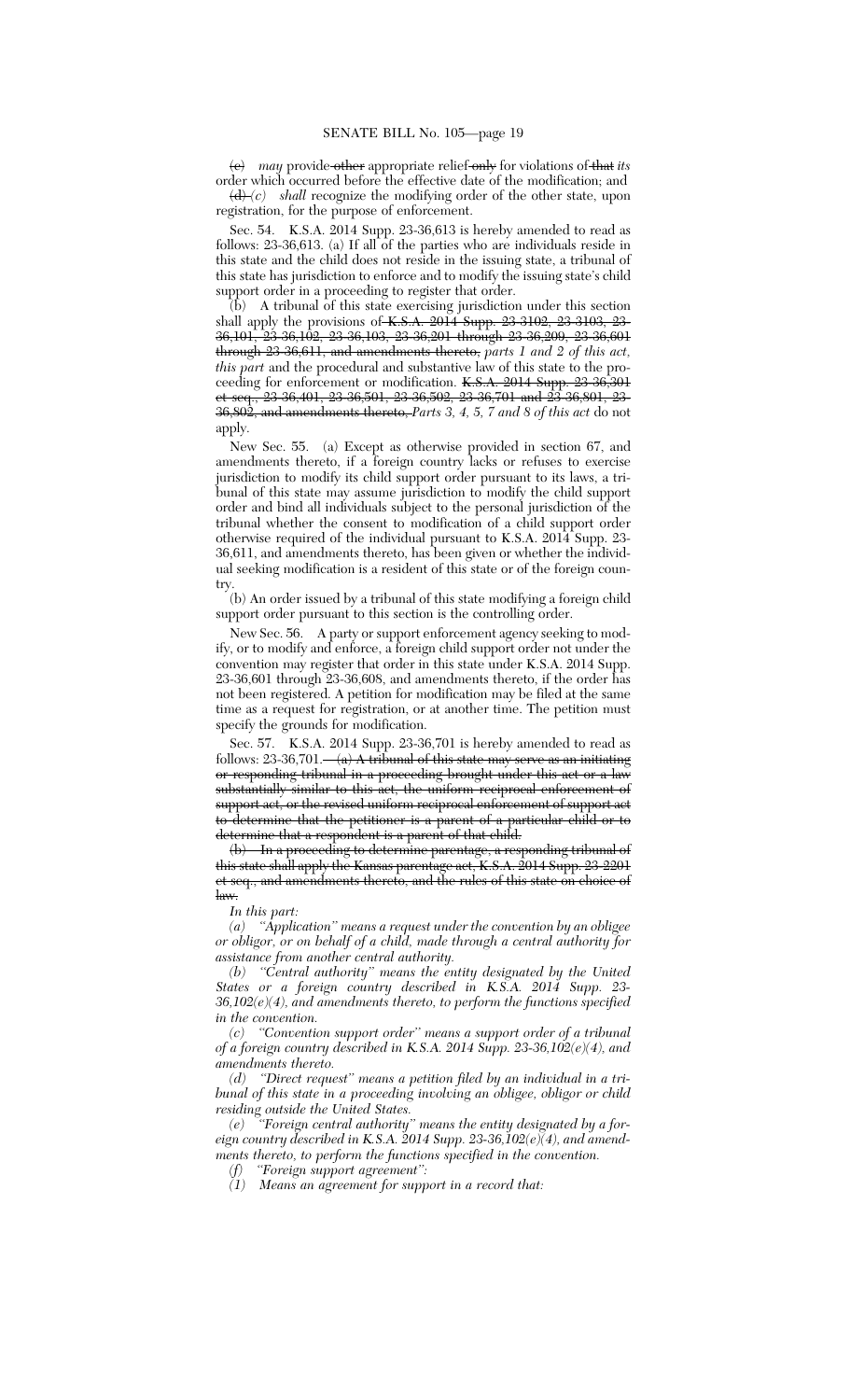*(A) Is enforceable as a support order in the country of origin;*

*(B) has been:*

*(i) Formally drawn up or registered as an authentic instrument by a foreign tribunal; or*

*(ii) authenticated by, or concluded, registered, or filed with a foreign tribunal; and*

*(C) may be reviewed and modified by a foreign tribunal; and*

*(2) includes a maintenance arrangement or authentic instrument under the convention.*

*(g) ''United States central authority'' means the secretary of the United States department of health and human services.*

New Sec. 58. This part applies only to a support proceeding under the convention. In such a proceeding, if a provision of this part is inconsistent with parts 1 through 6 of this act, this part controls.

New Sec. 59. The department for children and families of this state is recognized as the agency designated by the United States central authority to perform specific functions under the convention.

New Sec. 60. (a) In a support proceeding under this part, the department for children and families of this state shall:

(1) Transmit and receive applications; and

(2) initiate or facilitate the institution of a proceeding regarding an application in a tribunal of this state.

(b) The following support proceedings are available to an obligee under the convention:

(1) Recognition or recognition and enforcement of a foreign support order;<br> $(2)$ 

enforcement of a support order issued or recognized in this state; (3) establishment of a support order if there is no existing order, including, if necessary, determination of parentage of a child;

(4) establishment of a support order if recognition of a foreign support order is refused under section  $64(b)(2)$ ,  $(4)$  or  $(9)$ , and amendments thereto;

(5) modification of a support order of a tribunal of this state; and

(6) modification of a support order of a tribunal of another state or a foreign country.

(c) The following support proceedings are available under the convention to an obligor against which there is an existing support order:

(1) Recognition of an order suspending or limiting enforcement of an existing support order of a tribunal of this state;

(2) modification of a support order of a tribunal of this state; and

(3) modification of a support order of a tribunal of another state or a foreign country.

(d) A tribunal of this state may not require security, bond or deposit, however described, to guarantee the payment of costs and expenses in proceedings under the convention.

New Sec. 61. (a) A petitioner may file a direct request seeking establishment or modification of a support order or determination of parentage of a child. In the proceeding, the law of this state applies.

(b) A petitioner may file a direct request seeking recognition and enforcement of a support order or support agreement. In the proceeding, sections 62 through 69, and amendments thereto, apply.

(c) In a direct request for recognition and enforcement of a convention support order or foreign support agreement:

 $(1)$  A security, bond or deposit is not required to guarantee the payment of costs and expenses; and

(2) an obligee or obligor that in the issuing country has benefited from free legal assistance is entitled to benefit, at least to the same extent, from any free legal assistance provided for by the law of this state under the same circumstances.

(d) A petitioner filing a direct request is not entitled to assistance from the department for children and families.

(e) This part does not prevent the application of laws of this state that provide simplified, more expeditious rules regarding a direct request for recognition and enforcement of a foreign support order or foreign support agreement.

New Sec. 62. (a) Except as otherwise provided in this part, a party who is an individual or a support enforcement agency seeking recognition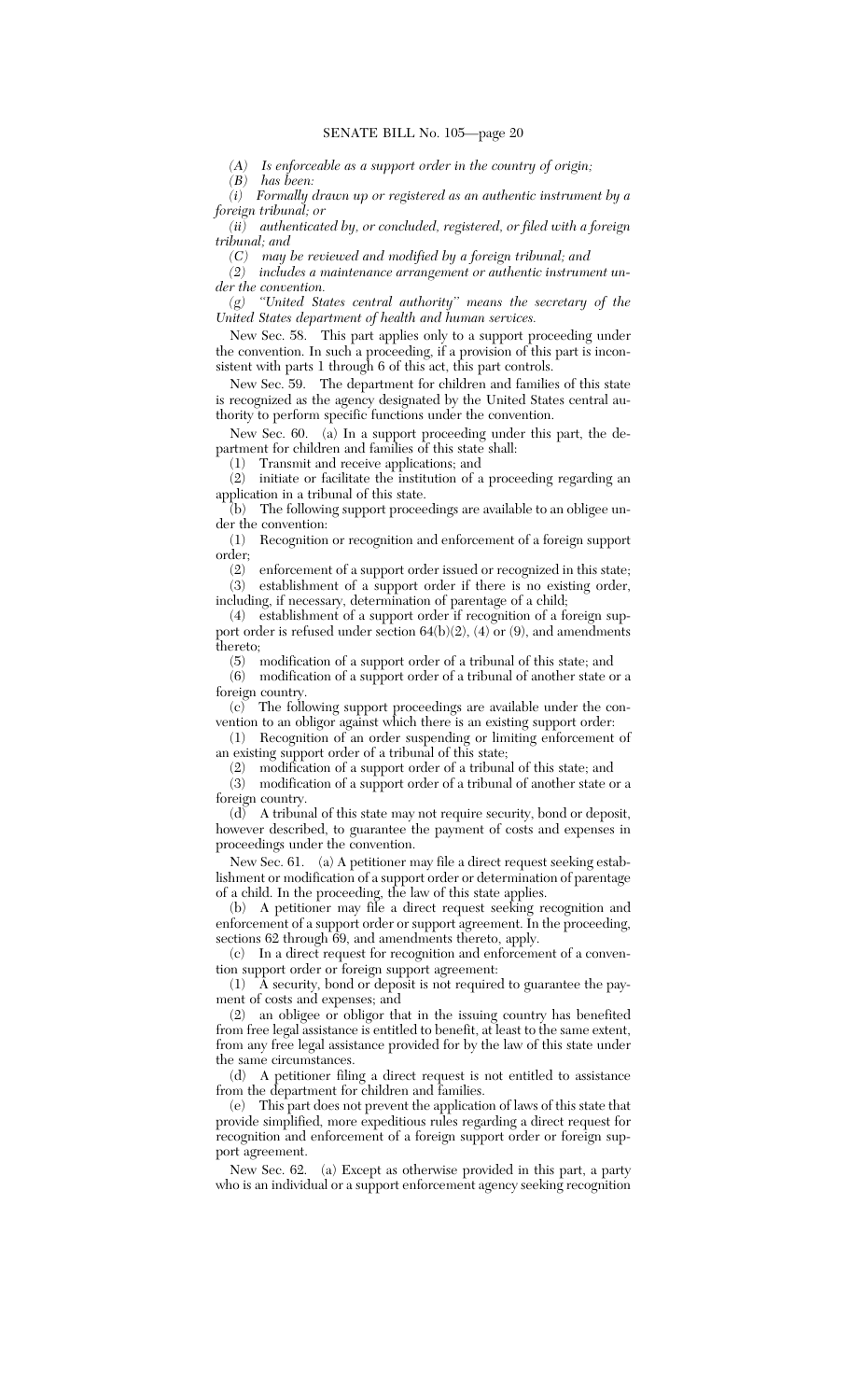of a convention support order shall register the order in this state as provided in part 6 of this act.

(b) Notwithstanding K.S.A. 2014 Supp. 23-36,311 and 23-36,602(a), and amendments thereto, a request for registration of a convention support order must be accompanied by:

(1) A complete text of the support order;

(2) a record stating that the support order is enforceable in the issuing country;

(3) if the respondent did not appear and was not represented in the proceedings in the issuing country, a record attesting, as appropriate, either that the respondent had proper notice of the proceedings and an opportunity to be heard or that the respondent had proper notice of the support order and an opportunity to be heard in a challenge or appeal on fact or law before a tribunal;

(4) a record showing the amount of arrears, if any, and the date the amount was calculated;

(5) a record showing a requirement for automatic adjustment of the amount of support, if any, and the information necessary to make the appropriate calculations; and

if necessary, a record showing the extent to which the applicant received free legal assistance in the issuing country.

(c) A request for registration of a convention support order may seek recognition and partial enforcement of the order.

 $(d)$  A tribunal of this state may vacate the registration of a convention support order without the filing of a contest under section 63, and amendments thereto, only if, acting on its own motion, the tribunal finds that recognition and enforcement of the order would be manifestly incompatible with public policy.

(e) The tribunal shall promptly notify the parties of the registration or the order vacating the registration of a convention support order.

New Sec. 63. (a) Except as otherwise provided in this part, K.S.A. 2014 Supp. 23-36,605 through 23-36,608, and amendments thereto, apply to a contest of a registered convention support order.

(b) A party contesting a registered convention support order shall file a contest not later than 30 days after notice of the registration, but if the contesting party does not reside in the United States, the contest must be filed not later than 60 days after notice of the registration.

(c) If the nonregistering party fails to contest the registered convention support order by the time specified in subsection (b), the order is enforceable.

(d) A contest of a registered convention support order may be based only on grounds set forth in section 64, and amendments thereto. The contesting party bears the burden of proof.

(e) In a contest of a registered convention support order, a tribunal of this state:

(1) Is bound by the findings of fact on which the foreign tribunal based its jurisdiction; and

(2) may not review the merits of the order.

(f) A tribunal of this state deciding a contest of a registered convention support order shall promptly notify the parties of its decision.

(g) A challenge or appeal, if any, does not stay the enforcement of a convention support order unless there are exceptional circumstances.

New Sec. 64. (a) Except as otherwise provided in subsection (b), a tribunal of this state shall recognize and enforce a registered convention support order.

(b) The following grounds are the only grounds on which a tribunal of this state may refuse recognition and enforcement of a registered convention support order:

(1) Recognition and enforcement of the order is manifestly incompatible with public policy, including the failure of the issuing tribunal to observe minimum standards of due process, which include notice and an opportunity to be heard;

 $(2)$  the issuing tribunal lacked personal jurisdiction consistent with K.S.A. 2014 Supp. 23-36,201, and amendments thereto;

(3) the order is not enforceable in the issuing country;

(4) the order was obtained by fraud in connection with a matter of procedure;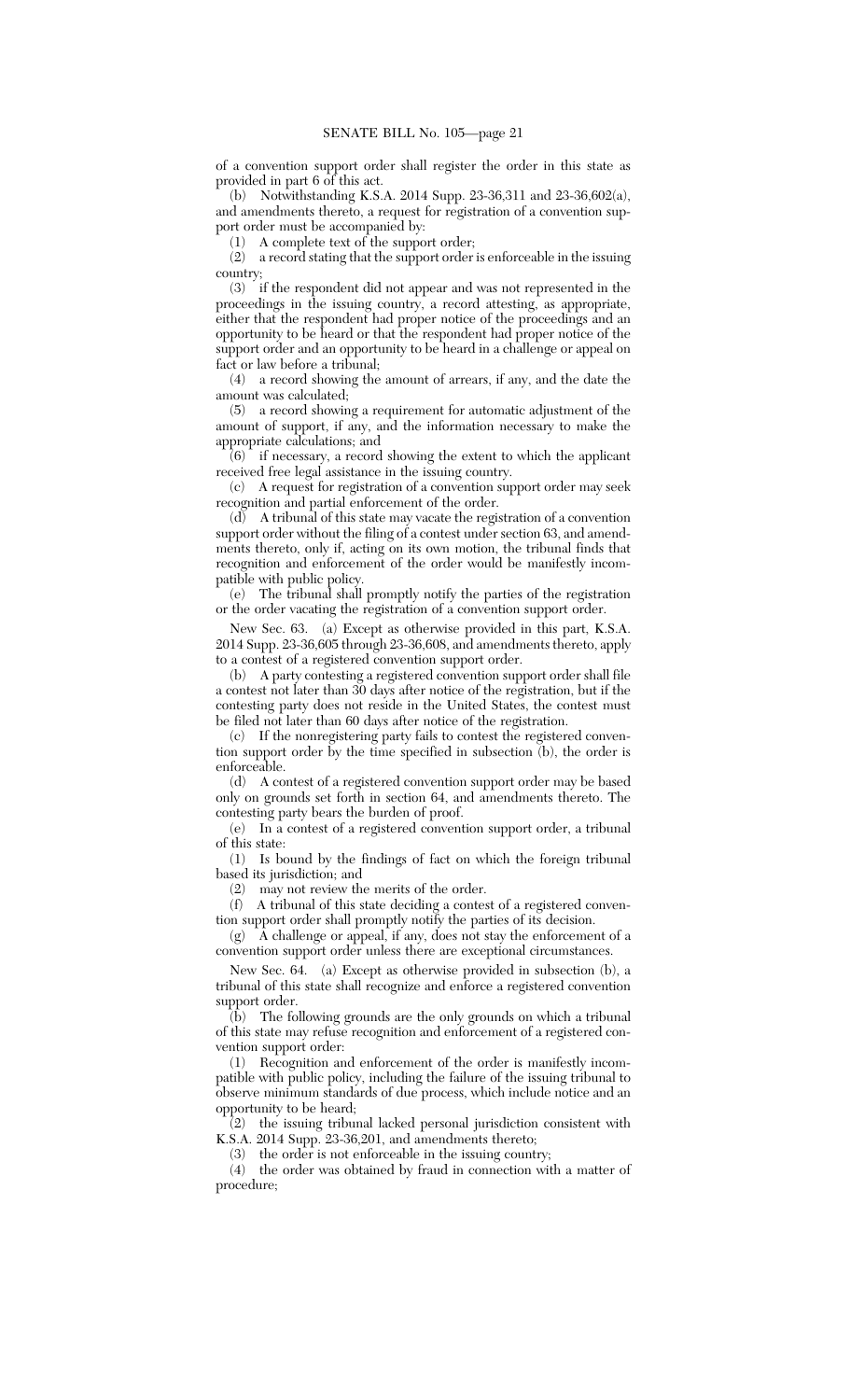(5) a record transmitted in accordance with section 62, and amendments thereto, lacks authenticity or integrity;

(6) a proceeding between the same parties and having the same purpose is pending before a tribunal of this state and that proceeding was the first to be filed;

(7) the order is incompatible with a more recent support order involving the same parties and having the same purpose if the more recent support order is entitled to recognition and enforcement under this act in this state;

(8) payment, to the extent alleged arrears have been paid in whole or in part;

(9) in a case in which the respondent neither appeared nor was represented in the proceeding in the issuing foreign country:

(A) If the law of that country provides for prior notice of proceedings, the respondent did not have proper notice of the proceedings and an opportunity to be heard; or

(B) if the law of that country does not provide for prior notice of the proceedings, the respondent did not have proper notice of the order and an opportunity to be heard in a challenge or appeal on fact or law before a tribunal; or

(10) the order was made in violation of section 67, and amendments thereto.

(c) If a tribunal of this state does not recognize a convention support order under subsection  $(b)(2)$ ,  $(4)$  or  $(9)$ :

(1) The tribunal may not dismiss the proceeding without allowing a reasonable time for a party to request the establishment of a new convention support order; and

(2) the department for children and families shall take all appropriate measures to request a child support order for the obligee if the application for recognition and enforcement was received under section 60, and amendments thereto.

New Sec. 65. If a tribunal of this state does not recognize and enforce a convention support order in its entirety, it shall enforce any severable part of the order. An application or direct request may seek recognition and partial enforcement of a convention support order.

New Sec. 66. (a) Except as otherwise provided in subsections (c) and (d), a tribunal of this state shall recognize and enforce a foreign support agreement registered in this state.

(b) An application or direct request for recognition and enforcement of a foreign support agreement must be accompanied by:

(1) A complete text of the foreign support agreement; and

(2) a record stating that the foreign support agreement is enforceable as a decision in the issuing country.

(c) A tribunal of this state may vacate the registration of a foreign support agreement only if, acting on its own motion, the tribunal finds that recognition and enforcement would be manifestly incompatible with public policy.

(d) In a contest of a foreign support agreement, a tribunal of this state may refuse recognition and enforcement of the agreement if it finds:

(1) Recognition and enforcement of the agreement is manifestly incompatible with public policy;

(2) the agreement was obtained by fraud or falsification;

(3) the agreement is incompatible with a support order involving the same parties and having the same purpose in this state, another state or a foreign country if the support order is entitled to recognition and enforcement under this act in this state; or

(4) the record submitted under subsection (b) lacks authenticity or integrity.

(e) A proceeding for recognition and enforcement of a foreign support agreement must be suspended during the pendency of a challenge to or appeal of the agreement before a tribunal of another state or a foreign country.

New Sec. 67. (a) A tribunal of this state may not modify a convention child support order if the obligee remains a resident of the foreign country where the support order was issued unless:

(1) The obligee submits to the jurisdiction of a tribunal of this state,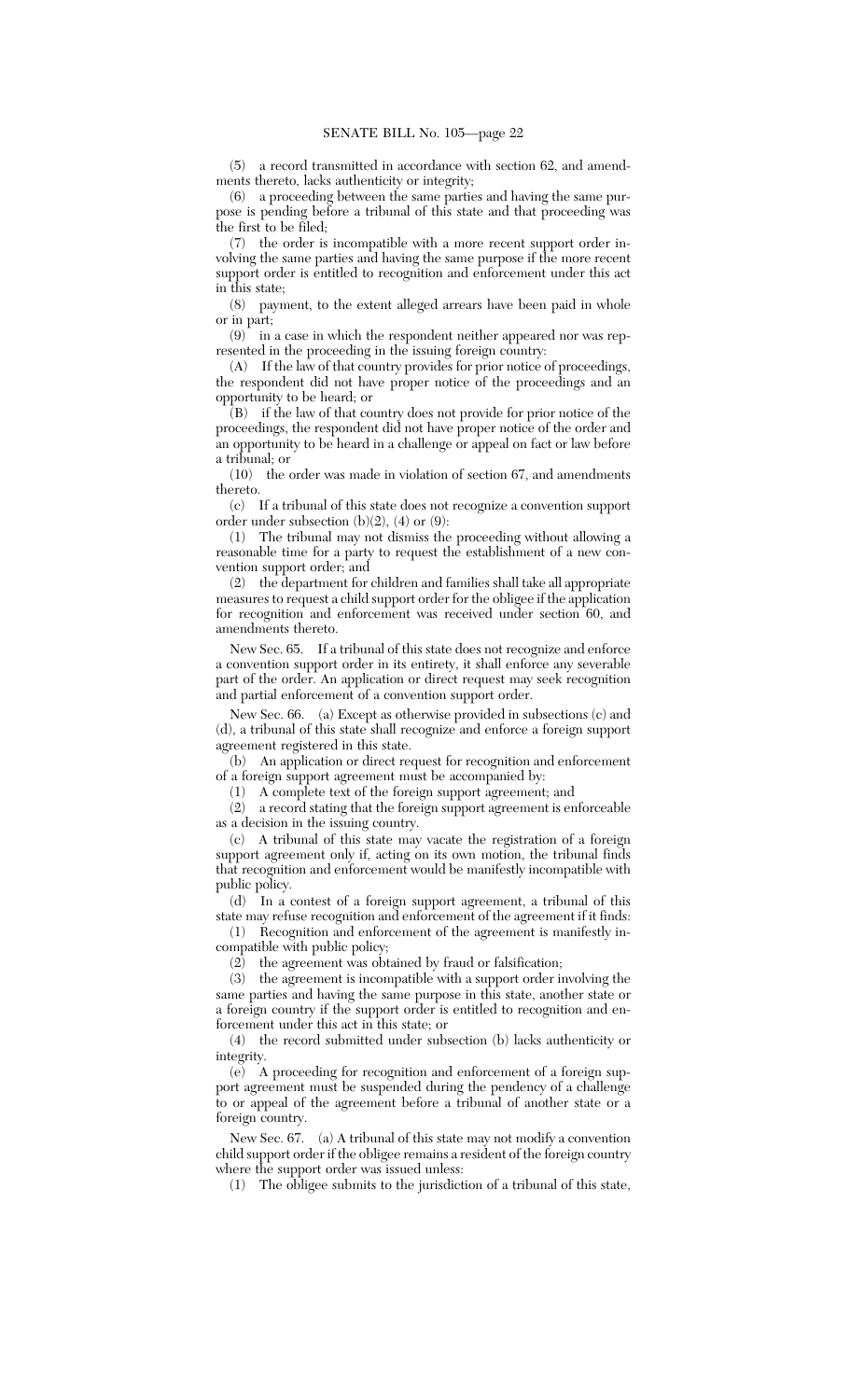either expressly or by defending on the merits of the case without objecting to the jurisdiction at the first available opportunity; or

(2) the foreign tribunal lacks or refuses to exercise jurisdiction to modify its support order or issue a new support order.

(b) If a tribunal of this state does not modify a convention child support order because the order is not recognized in this state, section  $64(\bar{c})$ , and amendments thereto, applies.

New Sec. 68. Personal information gathered or transmitted under this part may be used only for the purposes for which it was gathered or transmitted.

New Sec. 69. A record filed with a tribunal of this state under this part must be in the original language and, if not in English, must be accompanied by an English translation.

Sec. 70. K.S.A. 2014 Supp. 23-36,801 is hereby amended to read as follows: 23-36,801. (a) For purposes of K.S.A. 2014 Supp. 23-36,801 and 23-36,802, and amendments thereto, ''governor'' includes an individual performing the functions of governor or the executive authority of a state covered by this act.

(b) The governor of this state may:

(1) Demand that the governor of another state surrender an individual found in the other state who is charged criminally in this state with having failed to provide for the support of an obligee; or

(2) on the demand by *of* the governor of another state, surrender an individual found in this state who is charged criminally in the other state with having failed to provide for the support of an obligee.

(c) A provision for extradition of individuals not inconsistent with this act applies to the demand even if the individual whose surrender is demanded was not in the demanding state when the crime was allegedly committed and has not fled therefrom.

Sec. 71. K.S.A. 2014 Supp. 23-36,802 is hereby amended to read as follows: 23-36,802. (a) Before making *a* demand that the governor of another state surrender an individual charged criminally in this state with having failed to provide for the support of an obligee, the governor of this state may require a prosecutor of this state to demonstrate that at least 60 days previously the obligee had initiated proceedings for support pursuant to this act or that the proceeding would be of no avail.

(b) If, under this act or a law substantially similar to this act, the uniform reciprocal enforcement of support act, or the revised uniform reciprocal enforcement of support act, the governor of another state makes a demand that the governor of this state surrender an individual charged criminally in that state with having failed to provide for the support of a child or other individual to whom a duty of support is owed, the governor may require a prosecutor to investigate the demand and report whether a proceeding for support has been initiated or would be effective. If it appears that a proceeding would be effective but has not been initiated, the governor may delay honoring the demand for a reasonable time to permit the initiation of a proceeding.

(c) If a proceeding for support has been initiated and the individual whose rendition is demanded prevails, the governor may decline to honor the demand. If the petitioner prevails and the individual whose rendition is demanded is subject to a support order, the governor may decline to honor the demand if the individual is complying with the support order.

Sec. 72. K.S.A. 2014 Supp. 23-36,901 is hereby amended to read as follows: 23-36,901. <del>This act shall be applied and construed to effectuate</del> its general purpose to make uniform the law with respect to the subject of this act among states enacting it. *In applying and construing this uniform act, consideration must be given to the need to promote uniformity of the law with respect to its subject matter among states that enact it.*

Sec. 73. K.S.A. 2014 Supp. 23-36,902 is hereby amended to read as follows: 23-36,902.<del>-K.S.A. 2014 Supp. 23-36,101 to 23-36,903, and</del> amendments thereto, may be cited as the uniform interstate family support act. *This act applies to proceedings begun on or after the effective date of this act to establish a support order or determine parentage of a child or to register, recognize, enforce or modify a prior support order, determination or agreement, whenever issued or entered.*

Sec. 74. K.S.A. 2014 Supp. 23-36,101, 23-36,102, 23-36,103, 23-